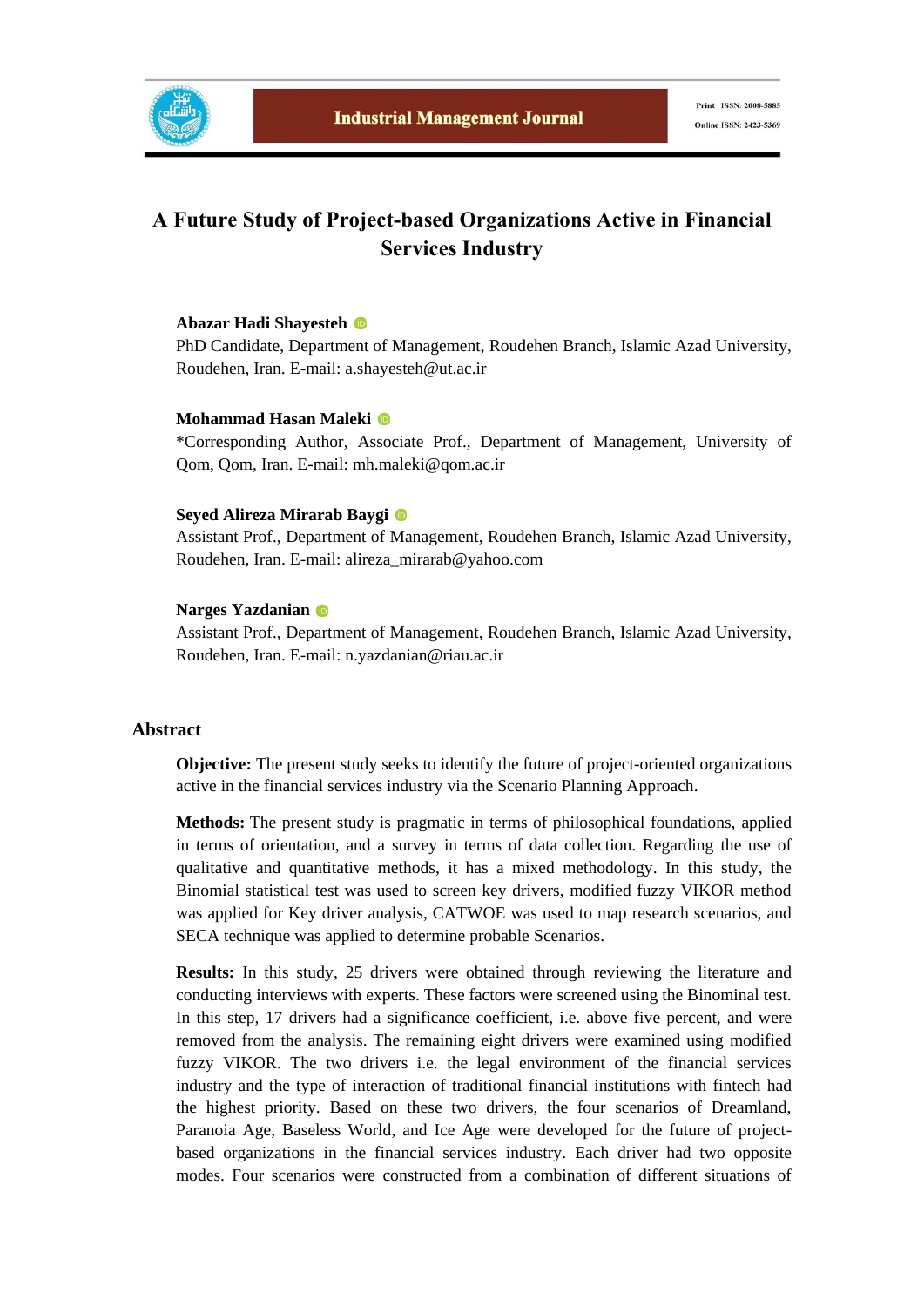research drivers. Finally, using the SECA technique, the Baseless World scenario was selected as the most probable one. Also in this study, the scenarios of the Dreamland and the Ice Age were optimistic and pessimistic scenarios, respectively. The probable scenario was an interstitial one between two optimistic and pessimistic scenarios.

**Conclusion:** Finally, the research proposals were developed based on the most probable and worst scenario with a negative dialectical approach. The common denominator between the two scenarios (probable and pessimistic) was the dispersion of rules and standards in the financial services industry. Therefore, research proposals were developed around legislation and regulation in Fintech and the financial services industry.

**Keywords:** Financial services industry, Financial technology, Future study, Project-based organization, Scenario planning

**Citation:** Hadi Shayesteh, Abazar, Maleki, Mohammad Hasan, Mirarab Baygi, Seyed Alireza and Yazdanian, Narges (2021). A Future Study of Project-based Organizations Active in Financial Services Industry. *Industrial Management Journal,* 13(3), 391- 414. (*in Persian*)

Industrial Management Journal, 2021, Vol. 13, No.3, pp. 391- 414 Article Type: Research Paper doi: https://doi.org/10.22059/IMJ.2021.333426.1007881 Received: April 09, 2021 © Authors Accepted: August 06, 2021 Published by University of Tehran, Faculty of Management

 $\overline{6000}$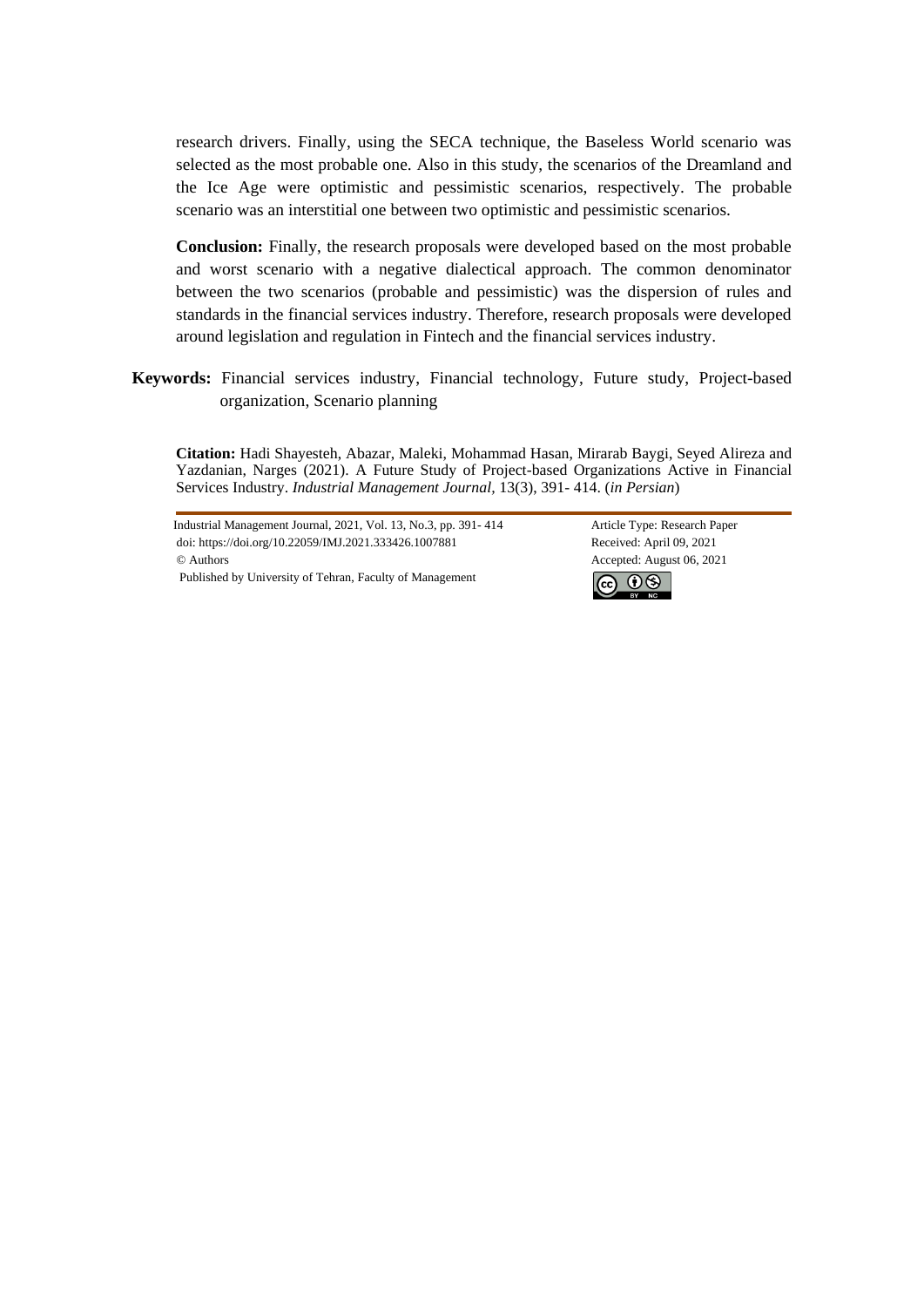

# **آيندهپژوهي سازمانهاي پروژهمحور فعال در صنعت خدمات مالي**

مدريت صنعتي

## **اباذرهادي شايسته**

دانشجوي دكتري، گروه مديريت، واحد رودهن، دانشگاه آزاد اسلامي، رودهن، ايران. رايانامه: a.shayesteh@ut.ac.ir

**محمدحسن ملكي** 

\* نويسنده مسئول، دانشيار، گروه مديريت، دانشگاه قم، قم، ايران. رايانامه: ir.ac.qom@maleki.mh

**سيدعليرضا ميرعرب بايگي**  استايار، گروه مديريت، واحد رودهن، دانشگاه آزاد اسلامي، رودهن، ايران. رايانامه: com.yahoo@mirarab\_alireza

## **نرگس يزدانيان**

استايار، گروه مديريت، واحد رودهن، دانشگاه آزاد اسلامي، رودهن، ايران. رايانامه: n.yazdanian@riau.ac.ir

## **چكيده**

**هدف:** پژوهش حاضر بهدنبال شناسايي آينده سازمانهاي پروژهمحور فعال در صنعت خدمات مالي با رويكرد سناريونگاري است.

**روش:** پژوهش حاضر از منظر مباني فلسفي، پراگماتيسم، از حيث جهـتگيـري، كـاربردي و از لحـاظ گـردآوري دادههـا، پيمايشـي محسوب ميشود. از سوي ديگر، بهعلت استفاده از روشهاي كيفي و كمي داراي روششناسي آميخته اسـت. در ايـن پـژوهش بـراي تحليل دادهها، آزمون آماري بينم، روش ويكور فازي اصلاحشده، ابزار تعاريف ريشهاي و تكنيك سكا بهكار گرفته شد. از آزمون آماري بينم براي غربال پيشرانهاي كليدي، از روش ويكور فازي اصلاح شده براي تحليل پيشرانهـاي كليـدي پـژوهش، از ابـزار تعـاريف ريشهاي بهمنظور نگاشت سناريوهاي پژوهش و از سكا براي تعيين سناريو محتمل استفاده شد.

**يافتهها:** 25 پيشران از طريق مرور پيشينه و مصاحبه با خبرگان بهدست آمد. اين پيشرانها با بهكارگيري آزمون بينم غربـال شـدند. در اين گام، 17 پيشران داراي ضريب معناداري بالاي 5 درصد بودند و از تحليل كنار گذاشته شدند. 8 پيشران باقيمانده با اسـتفاده از ويكور فازي اصلاح شده بررسي شد و دو پيشران محيط قانوني صـنعت خـدمات مـالي و نـوع تعامـل مؤسسـههـاي مـالي سـنتي بـا فينتكها، بيشترين اولويت را داشتند. بر اساس اين دو پيشران، چهار سناريو براي آينده سازمانهـاي پـروژهمحـور فعـال در صـنعت خدمات مالي با عناوين سرزمين رؤياها، عصر پارانويا، دنياي بي بنياد و عصر يخبندان توسعه يافت. در نهايت بـا بـه كـارگيري تكنيـك سكا، سناريو دنياي بيبنياد بهعنوان محتملترين سناريو انتخاب شد.

**نتيجهگيري:** در نهايت، پيشنهادهاي كاربردي پژوهش بر اساس محتملترين و بدترين سناريو با رويكـرد ديالكتيـك منفـي توسـعه يافت.

**كليدواژهها:** آيندهپژوهي، سازمان پروژهمحور، سناريونگاري، صنعت خدمات مالي، فناوري مالي

**استناد:** شايسته، اباذرهادي، ملكي، محمدحسن، ميرعرب بايگي، سيدعليرضا و يزدانيان، نرگس (1400). آيندهپژوهـي سـازمانهـاي پروژهمحور فعال در صنعت خدمات مالي. *مديريت صنعتي،* ١٣(٣)، ٣٩١- ٣١٤.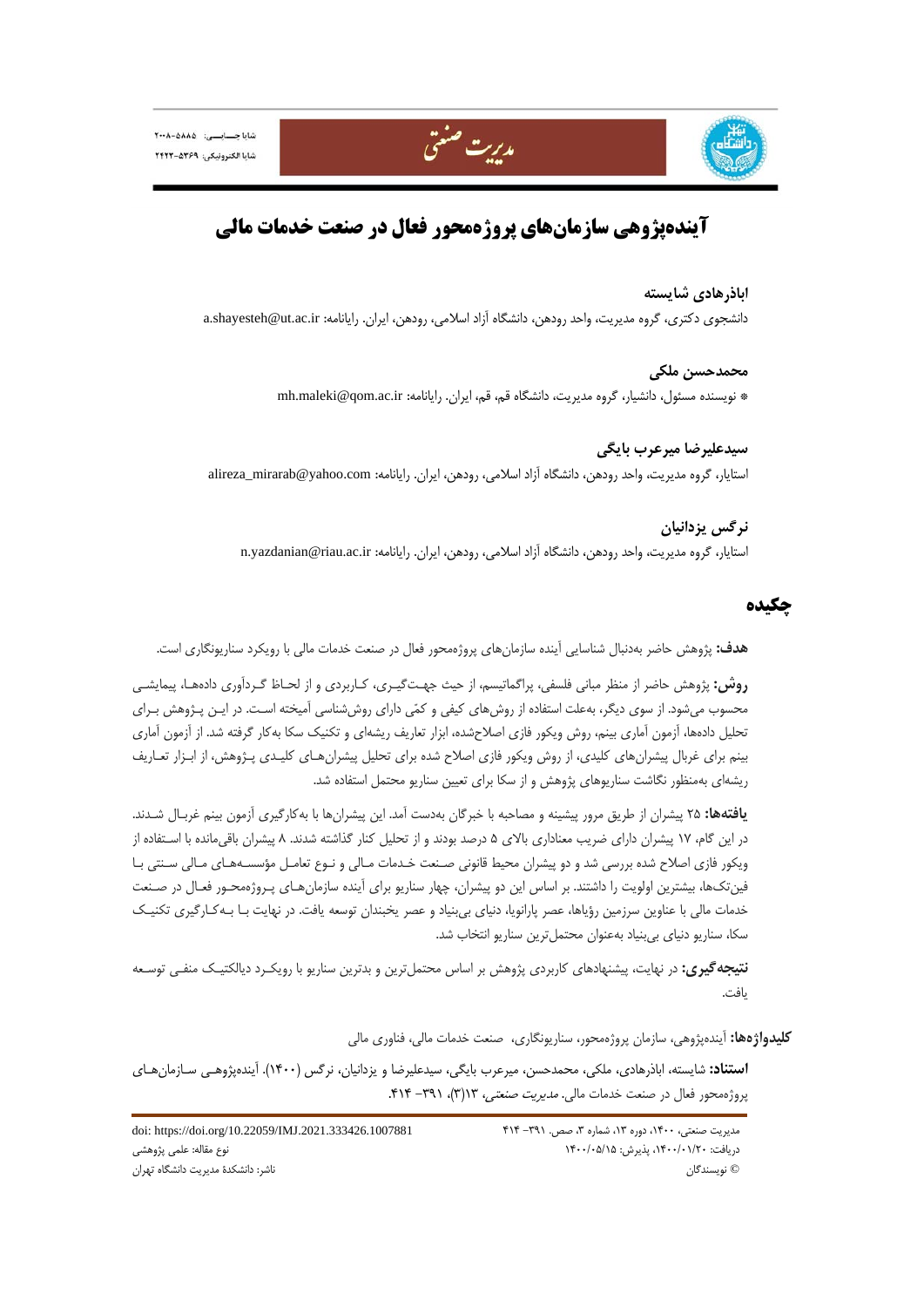## **مقدمه**

كارآفرينان و افرادي كه قصد دارند تا كسبوكارهاي خود را راهاندازي كنند، در دنياي رقابتي امروز بايستي هوشمند عمل كنند. شركتها در صنعت خدمات مالي مجموعهاي از وظايف را براي تسهيل فعاليت اقتصادي مالي در اقتصادهاي مدرن انجاممي دهند. در اقتصاد آمريكا، خدمات مالي و بيمه بيش از ٩٠ درصد از كل توليد ناخالص داخلي را به خـود تخصـيص داده است. همچنين در اقتصاد اروپا، 270 ميليون نفر (حدود 13 درصد) در خدمات مالي و بيمـه بـهكـار گرفتـه شـدهانـد. امروزه اين صنعت توسط نيروهاي جديد نوآوري فناورانه و تحول كسبوكار منجر به راهكار جديد اقتصاد براي خـدمات و قابليتهاي عملياتي شده است (گمبر، كافمن، پـاركر و وبـر`، ٢٠١٨). فعاليـت اقتصـادي يـك كشـور بـا جريـان پـول و پرداختها ارتباط دارد كه در آن مؤسسههاي مالي نقش كليدي در اين فعاليتها ايفا مي كننـد و بـه عنـوان هسـته يـك كسبوكار در نظر گرفته ميشوند. با پيشرفت مؤسسههاي مالي، رشد اقتصادي سريعتـر خواهـد بـود(ياسـپيتا، پبـراري و كمالا"، ٢٠١٩). ارائه خدمات مالي با هزينههاي مقرون به صرفه براي اقشار محروم و كم درآمد جامعـه، در حـال حاضـر ، 2018). <sup>3</sup> يكي از عوامل مهم توسعه اقتصادي تلقي ميشود (كيم، زو، لي و كنگ

يكي از ابزارها و لوازم صنعت خدمات مالي، فناوري مالي است. فناوري مالي يكي از حـوزههـايي اسـت كـه چهـره صنعت خدمات مالي را بهكلي با تغيير مواجه ساخته است. فينتك مخفف فناوري مالي است و به كسبوكارهايي اطـلاق ميشود كه خدمات مالي را با فناوريهاي نوآورانه مدرن تلفيق ميكنند يـا بـهدنبـال نـوآوري بـراي ارائـه محصـولات و خدمات مالي بيشتر و مناسبتر هستند. به عبارت ديگر، فناوري مالي نوعي نوآوري مالي است كه باعث خلق مـدلهـاي كسبوكار جديد، كاربردها، فرايندها و محصولات نويني ميشود كه روي بازارهاي مالي و مؤسسههاي خدمات مالي تأثير چشمگيري دارد (ماير ، ۲۰۱۶). فرايند توسعه فين تک\ه در كشورهاي مختلف تحت تـأثير عوامـل اجتمـاعي، اقتصـادي، سياسي و قانوني متنوعي از جمله وجود نيروهاي ماهر، ميزان سرمايهگذاري روي ايدههاي جديد، قوانين و سياسـتهـاي وضع شده، برنامههاي دولتي، قوانين مالياتي، ظرفيت و تقاضاي جامعه، جلب اعتماد جامعه، ميزان دسترسي، ضريب نفـوذ فناوري ارتباطات، كيفيت زيرساختها و امنيت ميباشد (گزارش اتحاديه اروپا، 2019). پيشـرفت فـينتـك باعـث تغييـر ماهيت خدمات مالي خواهد شد كه صاحبنظران از آن به عنوان انقلاب فينتك ياد كردهاند. اين انقلاب از طريق توسعه سريع سختافزار، نرمافزار و همگرايي فزاينده فناوري اطلاعات و ارتباطات است (استولز <sup>۵</sup> ۲۰۱۹).

ماهيت خدمات ارائه شده در كسبوكارها و سازمانهاي مرتبط با صنعت خدمات مالي و فنـاوري مـالي بـهصـورتي است كه بايد بهصورت پروژهاي عمل كنند. در يك سازمان پروژهمحور، بخش مهمي از وظايف شركت در قالب واحدهاي سازماني موقتي كه براي تأمين نياز يك مشتري ايجاد شدهاند، انجام ميشود. ويژگي منحصر به فرد يك سـازمان پـروژه محور، موقتي بودن واحد كسب و كار راهبردي سازمان است. با تحقق هدف پروژه، واحد كسب و كار منحـل مـيشـود و اعضاي تيم پروژه به پروژه جديد منتقل شده يا به واحد وظيفهاي، محصولي يا جغرافياي اصلي خود باز ميگردند. بهطـور

- 4. Maier
- 5. Stulz

<sup>1.</sup> Gomber, Kauffman, Parker & Weber

<sup>2.</sup> Yuspita, Pebruary & Kamala

<sup>3.</sup> Kim, Zoo, Lee & Kang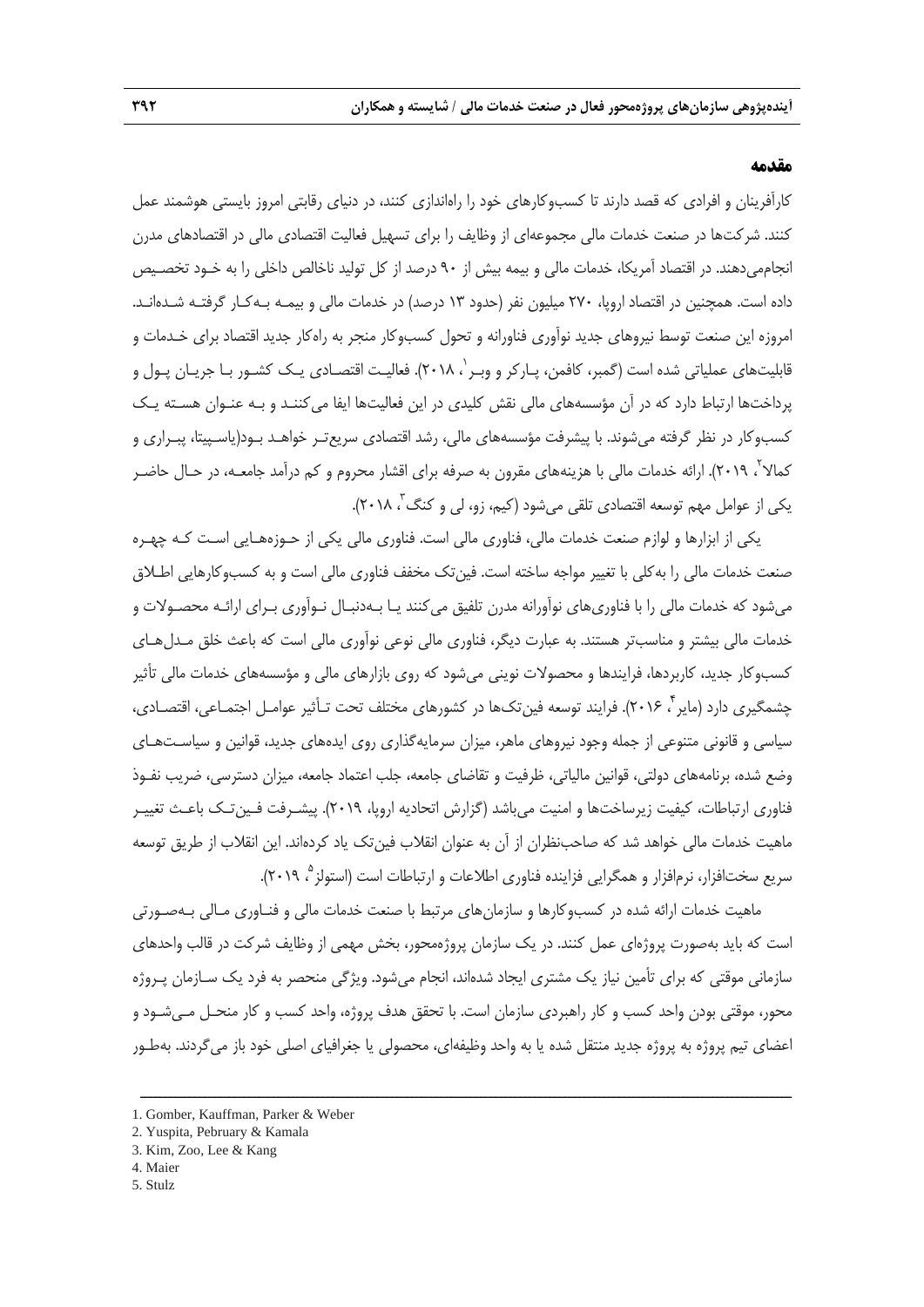كلي، سازمان پروژهمحور، سازماني است كه فعاليتهاي آن از پروژهها تشكيل شده و بـا انجـام پـروژههـا، مأموريـت آن نحقق می<code>يابد</code>. سازمانِهای پروژهمحور غالباً در چندين پروژه بهصورت موازی درگيرند (ساهی`، ۲۰۲۰). مـديريت چنـين سازمانهايي چالش بزرگي محسوب ميشود. پروژههايي كه به نظر مستقل و مجزا برسند، ممكن است بر سر جلب منابع و پشتيباني بيشتر رقابت كنند (متيو، استنلي و ديويدسون <sup>۲</sup> ۲۰۱۸).

امروزه اهميت اين سازمانها از آنجايي مشخص ميشود كه همه شركتهاي بزرگ و كوچك دنيا با اين سازمانها در حوزههاي مختلف درگير هستند، چرا كه اين شركتها و سازمانهـا دامنـه گسـتردهاي از فعاليـتهـا و محصـولات و خدمات ,ا به مخاطبان خود ارائه مے ردهند (ترنر <sup>7</sup> ۲۰۱۸ و ساهے ،، ۲۰۲۰). بنـابراين بررسـي آينـده چنـين سـازمان *ه*ـايي ميتواند علاوه بر شناخت مزيت و عوامل رقابتي، باعث پيشرفت و آمادگي اين نوع سازمانها در رويارويي با رويـدادهاي مختلف آينده شود. به همين خاطر پژوهش حاضر بهدنبال شناسايي پيشرانها و سناريوهاي آينده سازمانهاي پروژهمحور فعال در صنعت خدمات مالي است. رشد صـنعت خـدمات مـالي و ماهيـت ايـن صـنعت، باعـث توسـعه فزاينـده فعاليـت سازمانهاي پروژهمحور در اين صنعت خواهد شد.

## **پيشينه پژوهش**

سازمانهاي پروژهمحور در سالهاي اخير مورد توجه پژوهشگران بسياري بودهاند. سازمانهايي كه اغلب فعاليتهاي خود را بهصورت پروژهاي انجام ميدهند و يا اين كه در ساختار و فراينـدهاي خـود بـه بخـشهـا و ابعـاد پـروژهاي بيشـتر از بخشهاي وظيفهاي توجه ميكنند، سازمان پروژهمحور ناميده ميشوند. سازمانهاي پروژهمحور قابليت و توانايي مديريت چندين پروژه متنوع را دارند (اورگارد، جنسن و توسن ٔ ، ۲۰۲۱). در دنياى امروز، سازمانهاى پروژهمحـور بـهعنـوان فـرم سازماني در حال ظهور، براي ادغام منابع فكري متنوع و تخصصي بسيار در كانون توجه قرار گرفتهاند. اين سازمانهـا در دامنه وسيعي از صنايع شامل نفت و گاز، ساختمان، حملءنقل، سـلامت، فنـاوري هـاي نـوين و مـالي يافـت مـي شـوند. سازمانهاي پروژهمحور نه سازمان وظيفهاي صرف و نه سازماني كاملاً پـروژهاي هسـتند. در ايـن سـازمانهـا، قسـمت گستردهاي از وظايف شركت در قالب واحدهاي سازماني موقتي كه براي تأمين نياز مشتري ايجاد شدهاند، انجام ميشوند. يكي از خصوصيات خاص سازمانهاي پروژهمحور، مـوقتي بـودن واحـد كسـبوكـار و راهبـردي سـازمان اسـت (وي و ميراگليا<sup>م</sup>، ٢٠١٧). سازمان پروژهمحور از طرف شركتها و سازمانهـاي ديگـر مـورد اسـتقبال واقـع شـدهانـد، ايـن نـوع سازمانها را تيممحور نيز خطاب ميكنند. اين سازمانها، پيرامون پروژهها و تيمها شكل ميگيرند و با رسيدن به مقصود، پروژه پايان ميپذيرد و اين مشخصه اصلي پروژه است. در واقع، آنچه يك سازمان را به عنوان يك سازمان پـروژهمحـور متمايز مي كند، آن است كه اين سازمانها خود را پروژهمحور دانسته و روش ها و رويههاي انجام كار، فرهنگ سـازماني و راهبرد خود را به سمت عملكردهاي مرتبط با مديريت پروژه سوق مي،دهند (شيه و تساي ً، ٢٠١٧).

- 4. Overgård, Jensen & Thuesen
- 5. Wei & Miraglia
- 6. Shih & Tsai

<sup>1.</sup> Sahi

<sup>2.</sup> Matthews, Stanley & Davidson

<sup>3.</sup> Turner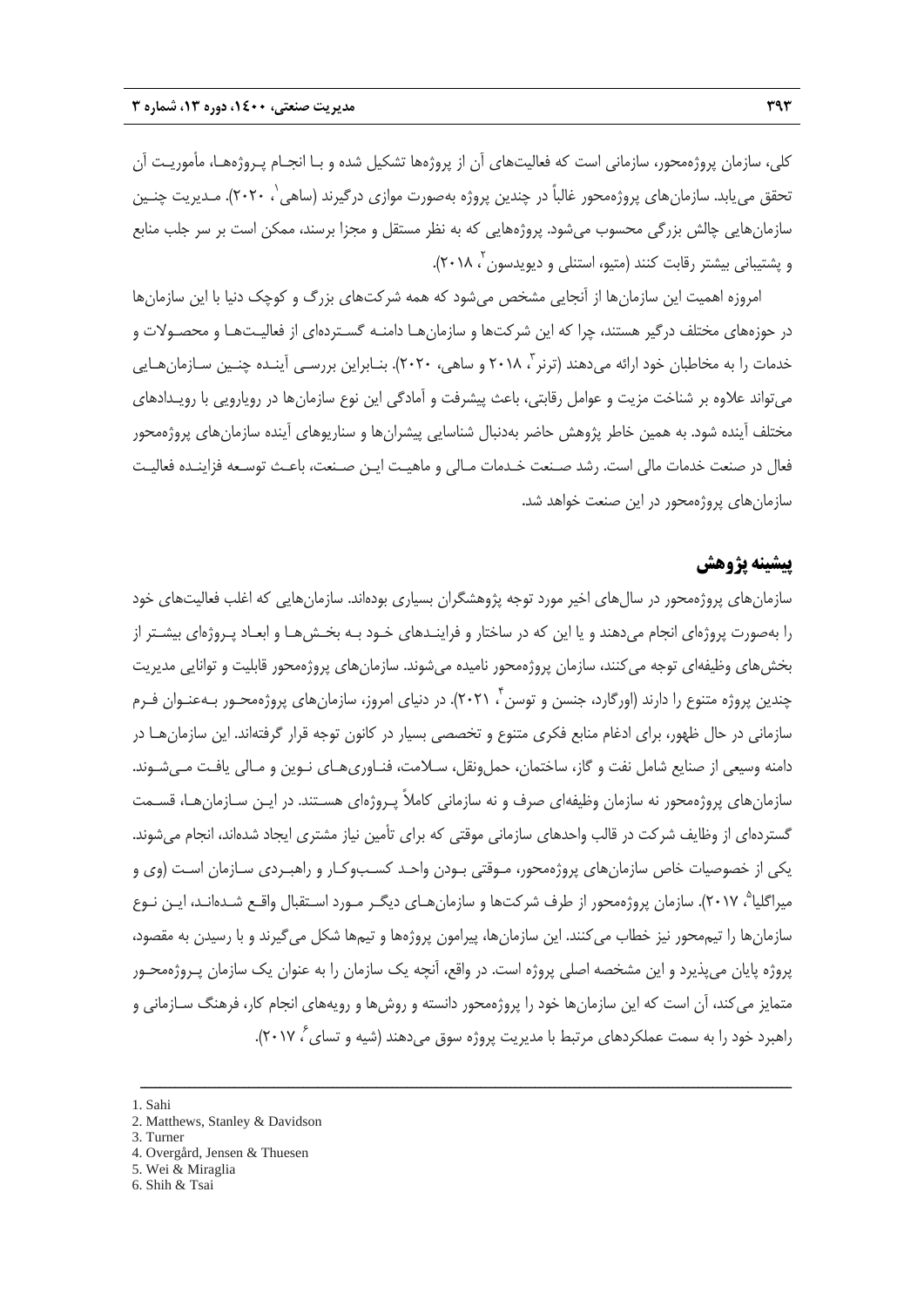بر اساس استاندارد مديريت پروژه`، سازمانهاي مبتني بر پروژه به ساختارهايي اشاره دارند كه سيستمهاي موقتي را براي انجام كارهاي خود ايجاد و گزينش ميكنند. در اين سازمانها بر مبناي نوآوريهاي سريع كـه مـورد نيـاز سـازمان است، مشاغل مناسب با نياز سازمان شناسايي خواهد شد. صنايعي مانند ساختمان، هوا و فضا، نفتوگاز و مالي بـا تقسـيم شدن به پروژههاي مختلف، كار خود را در سازمان آغـاز مـيكننـد. در ايـن سـازمانهـا يـك سـاختار عملكـردي بـراي سازماندهي كار براساس تخصصهايي مانند بازاريابي و امور مالي ايجاد ميشود. در نتيجه يك مدير بايد ساختار مبتني بر پروژه را بهكار گيرد تا كارآيي سازمان بهبود يابد. پياده سازي مديريت مبتني بر پروژه باعث افزايش پاسـخگويي بـه نيـاز مشتريان و ذينفعان شده و اين اجازه را به سازمان خواهد داد تا به سرعت خود را با تغييرات بازار انطباق دهد.

يكي از زمينههايي كه اين نوع از ساختارها فعاليت گستردهاي دارند، صنعت خدمات مالي و فناوري مالي مـيباشـد. فينتك از طريق ارائه خدمات مشتريمحور و استفاده از فناوريهاي مبتني بر اينترنت و سهولت استفاده از خدمات مالي، با خدمات مالي سنتي به رقابت پرداخته است (گامبر، كوچ و سيرينگ ، ٢٠١٧ و سـوريونو، بـادي و پوروانـداري ، ٢٠٢١). فين تك به عنوان فناوري مالي جايگزين به وجود آمده است. اعتماد و اطمينان به ارائهدهنـدگان خـدمات مـالي پـس از بحران مالي سال 2008 كاهش يافته و وقوع تعداد زيادي رسوايي مالي مهم، منجر به افزايش گرايشهاي بازار به سمت تأمين مالي جايگزين شده است. همچنين نوآوري در محصولات و خدمات مالي جديد، راحتي، كارايي و سهولت انجام بـا هزينه كمتر توسط فينتكها، اعتماد به مؤسسههاي سنتي را بهتدريج كاهش داده است (لئونگ، تان، ژيائو، تان و سون 4 2017). فين تك، يك بخش پويا از خدمات مالي و فناوري است كه در آن اسـتارتاپهـاي متمركـز بـر فنـاوري و تـازه واردين بازار، محصولات و خدماتي را كه در حال حاضر توسط صنعت خدمات مالي سنتي ارائه مـي شـود، بـه روزرسـاني ميكنند. به همين ترتيب، فين تك، توسعه قابل توجهي يافته است. فينتكها، ارائه دهندگان فناوري اسـتارتاپي هسـتند كه فناوريهاي ديجيتال نويني را ارائه مي دهند كه به خدمات مالي مرتبط هسـتند و مـيتواننـد نحـوه توسـعه و توزيـع خدمات مالي و بانكي را بهصورت اساسي تغيير داده و درآمدزايي كنند (مور<sup>ه</sup>، ۲۰۱۷). به بيان ساده، فـين *تـ*ک بـه كـاربرد فناوری در خدمات مالی اشاره دارد (اَسر و سیتاک ً، ۲۰۱۹). فین تک@ا معمولا استارتاپها و شرکتهـای نوپـایی هسـتند كه به مدد فناوريهاي جديد و با استفاده از اينترنت، كليه خدمات و مسائل مربوط به حوزههـاي مـالي را در عـين حفـظ امنيت و كيفيت خدمات، با سرعت و شفافيت بيشتر و هزينه كمتر انجـام مـي دهنـد. فـينتـك شـامل مـوج جديـدي از شركتهايي است كه روشهاي متداول پرداخت، ارسال پول، استقراض، وام دهي و سـرمايهگـذاري را تغييـر مـي دهنـد (پاينده، شهبازي، منطقي و كريمي، 131:1398). در ادامه تحقيقاتي كه در زمينه سازمانهاي پروژهمحور، صنعت خـدمات مالي و فناوري مالي انجام شده است مورد بحث و بررسي قرار خواهد گرفت.

- 2. Gomber, Koch & Siering
- 3. Suryono, Budi & Purwandari
- 4. Leong, Tan, Xiao, Tan & Sun
- 5. Moore
- 6. Acar & Çıtak

<sup>1.</sup> PMBOK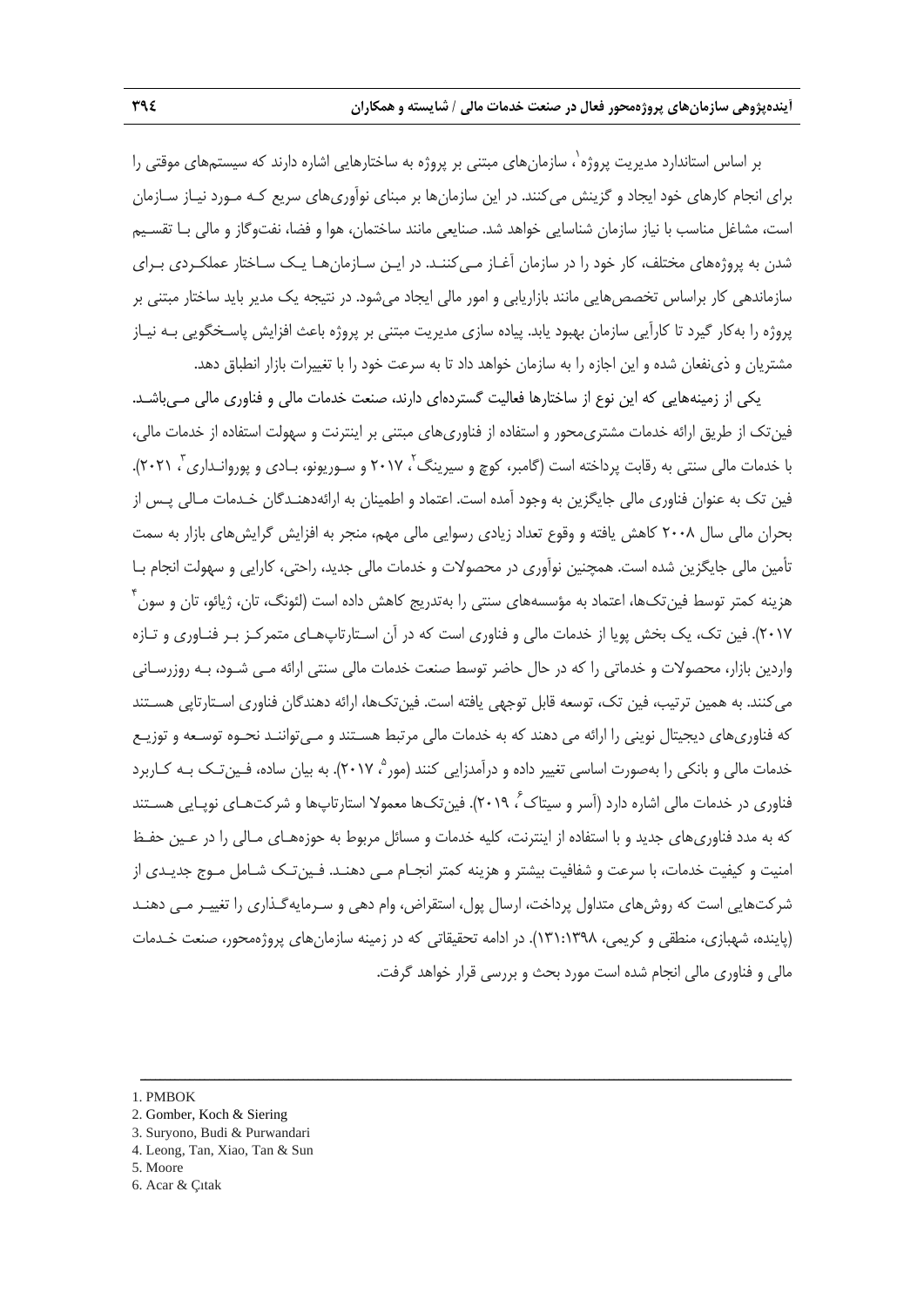<sup>ا</sup>برناتس و فيگوئيدوا` (۲۰۲۱)، نقش سيستمهاى اطلاعاتى را در فرايند تغيير سازمانهاى پروژهمحور مورد بررسـى قرار دادند. به زعم محققين، سازمانها براي انعطافپذيري بيشتر در مقابله بـا تغييـر، از اقـدامات مـديريت پـروژه بـراي مديريت فرايندها و فعاليتهاي خود استفاده ميكنند. بـراي تحقـق چنـين هـدفي، سـازمانهـا از سـاختار سـازمانهـاي پروژهمحور استفاده مينمايند. هدف اين مقاله شناسايي شيوههاي مناسب براي پاسخ به تغيير در سازمانهاي پروژهمحـور است. اين پژوهش با رويكرد اقدامپژوهي انجام شده و به بررسي شركت خاصي پرداخته كه بـا چنـدين چـالش محيطـي مواجه شده و براي سازگاري با اين چالشها، تغييراتي در فرايندهاي سازماني و سيستمهاي اطلاعاتي خـود ايجـاد كـرده است. مطالعه طولي شركت نشان داد كه فرايندهاي سيستم اطلاعاتي نقش مهمي در پشتيباني از فرايندهاي سازمانهاي پروژهمحور در مواجهه با تغييرات دارد.

علي، آلي و ديودي ۲۰۲۰) به مرور سيستماتيک و تحليلي مقالات مربوط به فناوري بلاک چين در صنعت خدمات مالي پرداختند. از نظر آنها، روندهاي مدرن ديجيتالسازي روشهاي كسبوكار، كل مشاغل و حتي تعدادي از صـنايع را كاملاً دگرگون كرده است. فناوري بلاكچين آخرين توسعه در صنايعي مانند خدمات مـالي اسـت، جـايي كـه اعتمـاد از اهميت بالايي برخوردار است. فناوري بلاكچين يك سيستم امنيتي نامتمركز و كدگذاري شده اسـت كـه قابليـت ايجـاد خدمات و سيستم عامل هاي ديجيتالي جديد را از طريق اين فناوري نوظهور مهيا مي سازد. چارچوب طبقهبندي پيشنهادي اين مقاله داراي سه مؤلفه است: مزيتهاي مالي، چالشها و عملكردهاي فعال شده توسط بلاكچين. نهايتاً اين مطالعـه، پيامدهاي پژوهش و عملكرد آينده را در الگوي بلاكچين روشن ميكند.

چانگ و همكاران <sup>۳</sup> (۲۰۲۰) به مطالعه در مورد چگونگي تأثيرگذاري بلاكچين روي موفقيت صنعت خـدمات اقـدام كردند. امروزه فناوري مالي و بلاكچي، موضوعات متداول در ميان پيشگامان فناوري در امور مـالي هسـتند. ايـن مقالـه انقلاب فناوري مالي، بلاكچين و اثرهاي آن در صنعت مالي را تشريح ميكند و مشخصات اصلي چنين فناوري را نشان ميدهد. در ادامه مقاله، سه چالش اصلي و همچنين سه دغدغه اخلاقي در مورد بهكارگيري فناوري بلاكچين را تشـريح كرده است. همچنين مقاله دستاوردها و پيشرفتهاي بلاكچين را براي صنعت خدمات مالي مورد بررسي قرار داده است. نتايج نشان داد كه مخفي نمودن دانش در بلاكچين امري معمول است و منطق آن با اسـتفاده از رويكـرد نظريـه رفتـار برنامهريزي شده مورد تجزيه و تحليل قرار گرفت. به زعم محققان، علت عمده پنهانكاري دانش، ارزيابيهـاي عـاطفي، رفتاري و شناختي است. مصاحبهشوندگان همچنين چندين پيشنهاد و عامل موفقيت را بـراي غلبـه بـر مسـائل فعلـي در پذيرش بلاكچين ارائه دادند. در پايان، مقاله نشان داد كه چگونه خدمات مالي بايستي به اين فناوري جديد پاسخ دهند و چگونه مي توان اشتراك دانش را به روشي ساختاريافته مديريت نمود.

روج، پانجايتان و ماناک<sup>۴</sup> (۲۰۱۹)، پژوهشی را با عنوان صورتبندی یک پیکربندی برای طراحی سیسـتم مـدیریت عملكرد در سازمانهاي پروژهمحور انجام دادند. در اين پـژوهش دو نـوع مـديريت عملكـرد در سـازمان شناسـايي شـد:

<sup>1.</sup> Abrantes & Figueiredo

<sup>2.</sup> Ali, Ally & Dwivedi

<sup>3.</sup> Chang et al.

<sup>4.</sup> De Rooij, Janowicz-Panjaitan & Mannak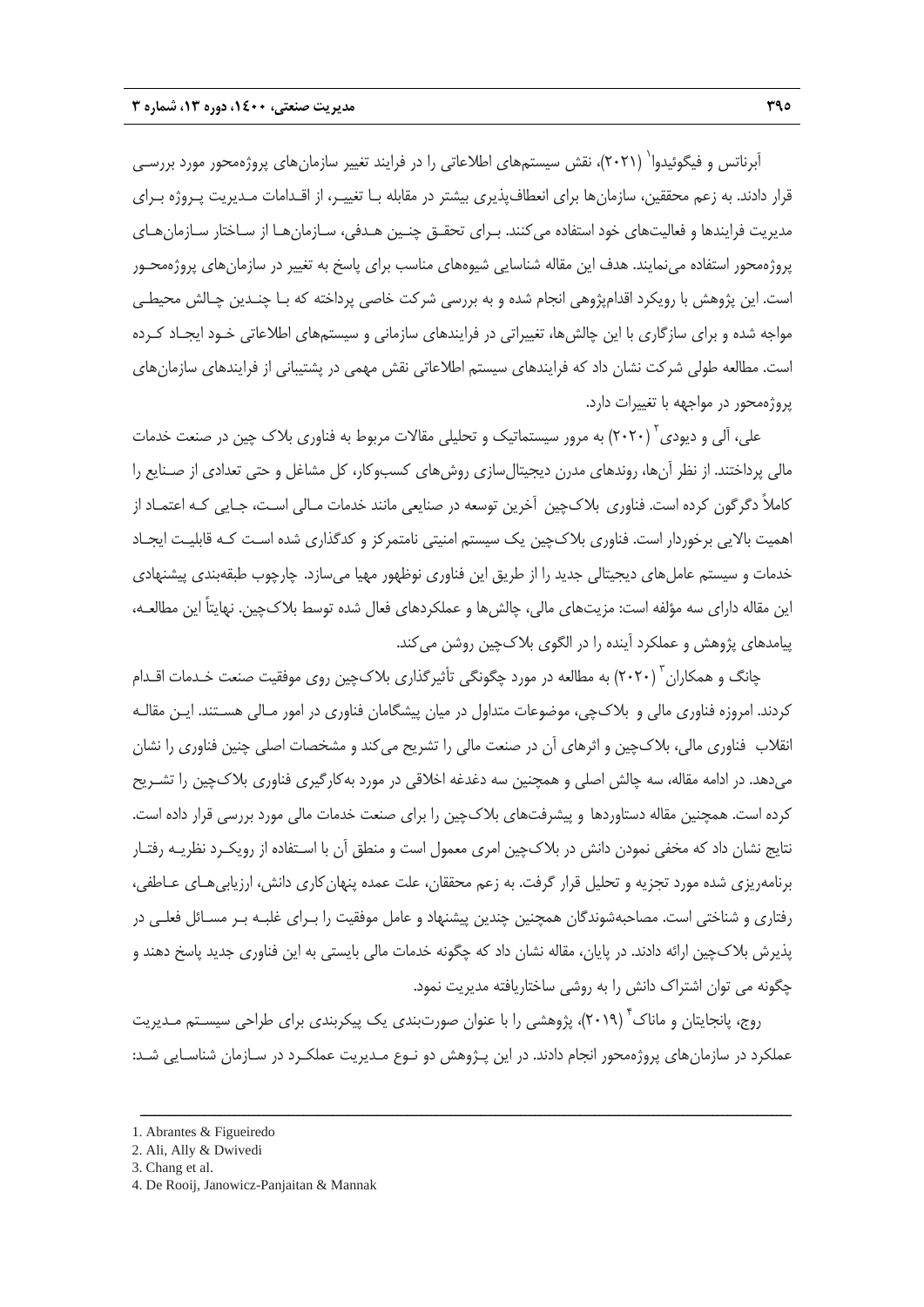مديريت عملكرد مكانيكي و مديريت عملكرد ارگانيك. نتايج در اين پژوهش نشان داد كه در سـازمانهـاي پـروژهمحـور كوچك كه با پروژههاي كوچك و نيز اختيار عمل روبرو هستند، استراتژي عملكرد مكانيكي كـاربرد خواهـد داشـت. امـا سازمانهاي بزرگ بهدليل حفظ موقعيت خود در بازار و نيز وجود كنترل اداري، حسابداري، روشهاي عمليـاتي، بودجـه و گزارش هاي آماري از عملكرد ارگانيك بهره ميبرند.

ريس، هلستروم و ويكستروم` (٢٠١٩) پژوهشي با عنوان مديريت پروژه: ايجاد ارتباط و پيوند پروژهها با سازمانهاي دائمي آنها(سازمان مادر) انجام دادند. نتايج اين پژوهش نشان داد كه تأثير متقابل و پيچيدهاي بين پروژهها بـا سـازمان دائمي(مادر) وجود دارد و اين تأثير به نحوي است كه باعث ميشود سازمان دائمي از اجراي پروژههاي خـود داراي ارزش شود. همچنين آنچه در سازمان دائمي ارزش توليد مي كند، چگونگي حاكميت بر پروژهها در يک سازمان دائمي است.

لاستد، رايسانن و لايرينگر <sup>۲</sup> در سال ۲۰۱۸ در زمينه سازمانهاي پروژهمحور، پژوهشي را تحت عنوان انجام راهبرد در سازمانهاي پروژهمحور، بازيگران و الگوهاي اقدام انجام دادند. در اين پژوهش مشخص شد كه مجموعه ذهنيتهـا و مهارتهاي پروژه به بازيگران پروژه مشروعيت ميبخشد تا به عنوان استراتژيست در تمام سطوح سـازماني عمـل كننـد. بنابراين واقعيتهاي پروژه به ميزان وسيعي، راهبرد را در سازمان شكل ميدهند و در خلـق راهبردهـاي سـازماني بسـيار بيشتر از آنچه در پيشينه به تصوير كشيده ميشود، نقش دارند.

كوشش كردشولي، غلامي جمكراني، ملكي و فلاحشمس (1399) پژوهشي با هدف شناسـايي آينـدههـاي فنـاوري مالي در ايران از طريق سناريونگاري انجـام دادنـد. پـس از غربـال عوامـل كليـدي غيـرمهم، بـا بـهكـارگيري تكنيـك تصميمگيري ايداس از نظر خبرگان، دو پيشران يكپارچگي و همگوني قوانين و استانداردهاي توسعه فعاليت فناوري مالي، و ميزان سهولت مبادلههاي فراملي و بينالمللي بيشترين اولويت را به خود اختصاص دادند. بـر مبنـاي ايـن دو پيشـران، چهار سناريو براي آينده فناوري مالي ايران شناسايي شد: بهشت فناوري مـالي، دنيـاي جفاكـار، جزيـره متـروك، و دوزخ فناوري مالي. بهشت فناوري مالي، مطلوبترين و دوزخ فناوري مالي، بدترين سناريوها را به تصوير كشيدند.

پرچمي جلال و امينيزاده (1399) به تحليل عوامل مؤثر بر بهرهوري منابع انسـاني در سـازمانهـاي پـروژهمحـور پرداختند. اين مقاله عوامل مؤثر بر بهرهوري در سطح پروژه را بررسي ميكند. عوامل مؤثر بر بهرهوري و روابـط پيچيـده با مطالعات ميداني و كتابخانهاي شناسايي و سپس با استفاده از سيستمهاي پويا مدل شدند. پس از ايجاد ساختار، عوامـل مؤثر بر بهرهوري در سطح پروژه در 5 دسته كلي شامل كارايي مـديريت پـروژه، ايمنـي كارگـاهي، سياسـتهـاي منـابع انساني، سياستهاي انگيزشي و سياستهاي كيفيتي گروهبندي و تحليل شدند. ارزيابي نتايج پيادهسازي سيستم پويا روي پروژه واقعي نشان داد كه مديريت پروژه جهت افزايش بهرهوري در سطح سازمانهاي پروژهمحور، بيشترين تأثير را دارد.

مرادي، نادري و دل|نگيزان (١٣٩٩) به بررسي فرايند توسعه استارتاپهاي فين تک در ايران اقدام كردند. اين مطالعه به بررسي فرايند توسعه استارتاپهاي فينتك در ايران كه در مرحله آغازين از رشد و بلوغ خود هستند، ميپردازد و سؤال محوري اين است كه استارتاپها در فرايند شكلگيري و توسعه خود با چه چالشها و موانعي مواجه هستند؟ نتايج نشـان

<sup>1.</sup> Riis, Hellström & Wikström

<sup>2.</sup> Löwstedt, Räisänen & Leiringer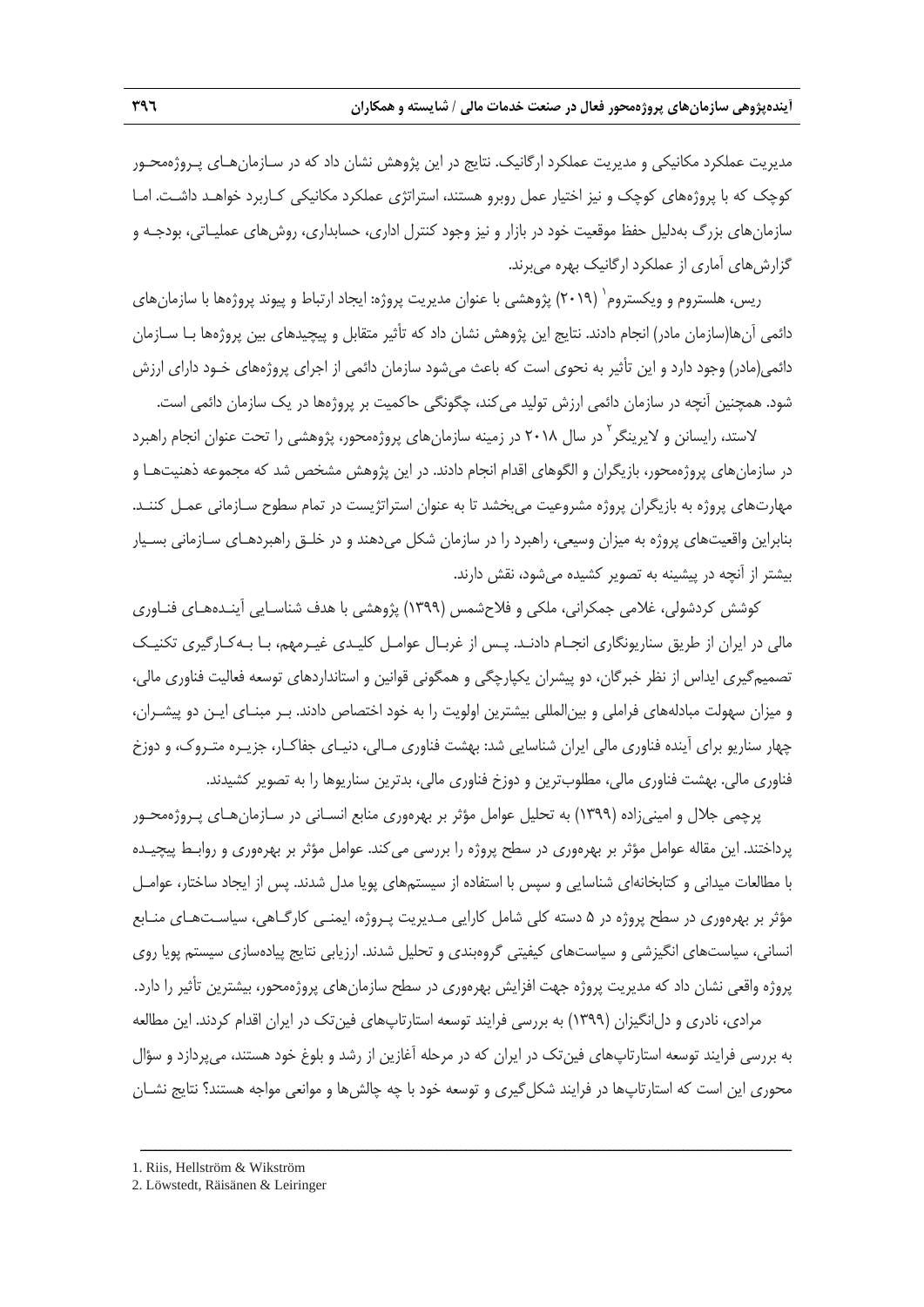دادند كه مهمترين موانع توسعه استارتاپهاي فينتك در ايران عبارت است از: چالشهـاي قـانونگـذاري، عـدم وجـود استراتژي شفاف در بانكها براي همكاري و شرايط كلان سياسي و اقتصادي كشور به ويژه تحريمها بوده و راهبردهايي از جمله تدوين استانداردها و قوانين جديد متناسب با نياز استارتاپها و خاصه تسهيل فرايندهاي بانكـداري بـاز و ترسـيم نقشه راه تحول ديجيتال صنعت بانكداري با همكاري ذينفعان كليدي مي تواند به توسعه استارتاپها منجر شود.

صالحيزاده و محمودي (1398) به آيندهنگاري نتايج مديريت سبد پروژههـاي تحقيقـاتي در سـازمان پـروژهمحـور دفاعي با رويكرد پوياييشناسي سيستم پرداختند. در اين پژوهش، با رويكرد پوياييشناسي سيستمها، اتخاذ سياستهـاي اولويتبندي پروژهها دريك سازمان تحقيقاتي در نرمافزار ونسيم شبيهسازي و نتايج آن بررسي شد. صحه گذاري سـاختار مدل و روابط متغيرها بر اساس نظرات خبرگان جامعه تحقيق بوده است كه بهصورت هدفمند از همه بخشهاي سازماني باهدف پوشش كليه عوامل اثرگذار در سيستم مديريت سبد پروژهها انتخاب شدهاند. اعتبار مـدل بـه جـز صـحه گـذاري خبرگان، از طريق بررسي تناسب رفتار نتايج شبيهسازي با دادههاي تاريخي نيز بـه اثبـات رسـيده اسـت. بـا اعمـال اثـر سياستهاي اولويتبندي در مدل پوياي سيستم مديريت سبد پروژه و تحليل نتايج شبيه سازي، متغير كليـدي و اهرمـي شناسايي و بر اساس آن مدلي پيشنهاد شده كه با تركيبي از سياستها، بيشترين نتايج دستيابي به اهداف سازماني محقق شود.

صالحي طالشي، حسينعليپور و اربابي (1396) به شناسايي و سنجش ميزان وجود زيرساختهـاي مـديريت دانـش پروژهها در تعدادي از سازمانهاي پروژهمحور صنايع بالادستي نفت و گاز ايران پرداختنـد. بـا توجـه بـه نتـايج، از ميـان زيرساختهاي مديريت دانش، مؤلفههاي فرهنگ سازماني و نيروي انساني، بيشترين و مؤلفه سـاختار كمتـرين سـطح را داشتند. سازمانهاي مشاور، پيمانكار عمومي، مديريت طرح، پيمانكار طرح و ساخت و كارفرما در رتبههاي يك تا پـنج از منظر مناسب بودن ساختارهاي مديريت دانش قرار داشتند. از حيث دولتي و خصوصي بودن، سـازمانهـاي خصوصـي در رتبه اول و پس از آن سازمانهاي نيمه خصوصي و دولتي در جايگاههاي بعدي از لحاظ زيرساختهـاي مـديريت دانـش قرار داشتند.

در حوزه خدمات مالي و فناوري مالي، تحقيقات كمي بهخصوص در ايران انجام شده است. بعضي از مطالعات انجام شده در ارتباط با تأثير فناوري مالي روي عملكرد سازمانها، مؤسسههايي چون بانكها، بيمهها و شـركتهـاي فعـال در صنعت خدمات مالی مربوط میشود (فـان، نارايـان، رحمـان و هوتابـارات ٰ، ٢٠١٩؛ علـی و همكـاران، ٢٠٢٠ و چانـگ و همكاران، ٢٠٢٠). برخي ديگر از پژوهش ها به چالش ها و دغدغههاي اخلاقي مربوط به اين فناوري هـا در كسـبوكارهـا پرداختهاند (چانگ و همكاران، 2020). بخش اعظم پژوهشها در اين زمينه بحث اكوسيستم فناوري مالي، نحوه پيشرفت و تكامل آن و نقش اين اكوسيستم در خلق نوآوري در صنعت خدمات مالي اقدام كردهاند (لـي و شـين ، 2018 و پـالمي، <sup>2</sup> وينسنت، پاريدا و كاگلار <sup>۳</sup>، ۲۰۱۹). در زمينه فناورى مالي و صـنعت خـدمات مـالي مطالعـات مـرورى بـاكيفيتي صـورت پذيرفته است. اين مطالعات، مرور تحليلي مقالهها و گـزارشهـاي سـازماني و ملـي مربـوط بـه فـينتـك، بـلاكچـين،

ــــــــــــــــــــــــــــــــــــــــــــــــــــــــــــــــــــــــــــــــــــــــــــــــــــــــــــــــــــــــــــــــــــ

 $2.$  Lee  $&$  Shin

<sup>1.</sup> Phan, Narayan, Rahman & Hutabarat

<sup>3.</sup> Palmié, Wincent, Parida & Caglar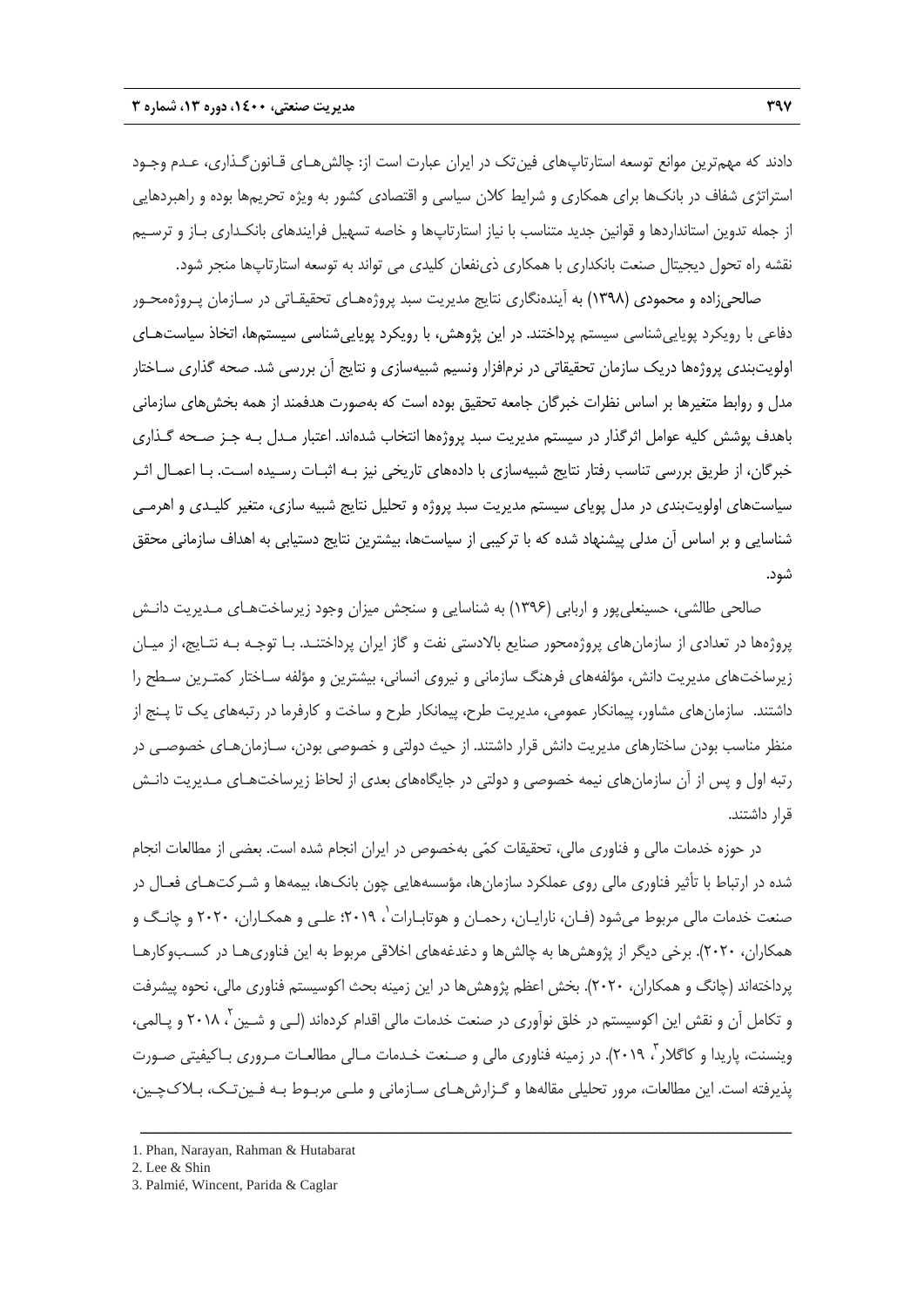كسبوكارهاي خدمات مالي و نوآوريهاي مالي را دربرميگيرند (علي و همكاران، 2020). برخي ديگـر از تحقيقـات بـه كاربست فناوري مالي در مديريت و بهبود كسبوكار در حوزههايي چون مشتريمداري، بهبود كيفيت خدمات و مـديريت ریسک پرداختهاند (تانگ و همکاران <sup>٬</sup>، ۲۰۱۴ و لین، سون و یو ۲۰۲۰٬<sup>۲</sup>). معدود مطالعات پراکندهای هم در مورد گـزینش فناوري مالي مناسب و موانع پيادهسازي فناوري مالي و اثرات و پيامدهاي اجراي فنـاوري مـالي انجـام صـورت پذيرفتـه است. تحقيقات بسيار كمي در مورد آينده، جهتگيريهاي آينده و آيندههـاي فنـاوري مـالي انجـام شـده اسـت. برخـي تحقيقات انجام شده صرفا بهصورت توصيفي، عملكرد و وضعيت فناوري مالي، بلاكچين و صنعت خدمات مالي در آينده را بيان كردهاند (علي و همكاران، 2020).

كردشولي و همكاران (1399) با استفاده از ابزار سناريونگاري، آينده فناوري مالي در ايـران را بررسـي كردنـد. ايـن پژوهش، وضعيت كلي فناوري مالي در ايران را توصيف نموده و نقش سازمانهاي پروژهمحور در صنعت خدمات مـالي را در نظر نگرفته است. تحقيقات پيشين به خوبي شكاف در زمينه سـازمانهـاي پـروژهمحـور در صـنعت خـدمات مـالي و پيشرانهاي مؤثر روي آينده آن را نشان ميدهد. تحقيقات موجود بيشتر روي وضعيت فناوري مالي در آينـده بـهصـورت كلي تمركز كردهاند و بعد يا حوزه خاصي را برجسته نكردهاند. يكي از اركان مهم فناوري مالي، شركتها و سازمانهـايي هستند كه بهصورت مداوم خدمات و نوآوريهاي مالي به مؤسسههاي سنتي ارائه ميدهند. با وجود تحقيقات انجام شـده در حوزه سازمانهاي پروژهمحور، عمدتا روي زمـان حـال توجـه داشـتهانـد. مهـمتـرين محورهـاي پژوهشـي در زمينـه سازمانهاي پروژهمحور، يادگيري، مديريت دانش، ريسك، ساختار و منابع انساني بوده است. مهـمتـرين شـكاف نظـري پژوهش، نبود تحقيقات در مورد آينده سازمانهاي پروژهمحور به صورت كلي و خاصه در صنعت مـالي اسـت. تحقيقـات انجام شده در مورد آينده صنعت مالي، روي آينده اين صنعت، فينتكها و يا بخش خاصي از فينتكهـا مثـل همكـاري بانك و فينتك تمركز كردهاند.

## **روششناسي پژوهش**

پژوهش حاضر از منظر مباني فلسفي، پراگماتيسم (به علت استفاده از روشهاي كمي و كيفي)؛ از جهت هدف، اكتشـافي (بهدليل استخراج پيشرانهاي پژوهش) و از حيث جهتگيري، كاربردي (كاربرد نتايج در تحليل پيشرانهاي سازمانهاي پروژهمحور فعال در صنعت خدمات مالي) است. همچنين پژوهش فعلي از حيث گـردآوري دادههـا، مطالعـهاي پيمايشـي است و روششناسي آن آميخته ميباشد. در اين پژوهش، علاوه بر دو تكنيك كمي ويكور فازي اصلاح شده و سـكا كـه هر دو به پارادايم اثباتي و كمي تعلق دارند، روش كيفي تعاريف ريشـهاي بـراي ارائـه سـناريو بـر اسـاس پيشـرانهـاي اولويتدار مورد استفاده قرار گرفته است. هر دو روش ويكور فازي اصـلاح شـده و سـكا از روشهـاي نـوين مربـوط بـه پارادايم آيندهپژوهي بر اساس آينده هستند. اين روشها براي تحليل و اولويتبندي گزينهها بـا توجـه بـه شـاخصهـاي مدنظر استفاده ميشوند. در اين پژوهش، از روش ويكور فازي براي تحليل پيشرانها و تكنيك سـكا هـم بـراي تحليـل سناريوها مورد استفاده قرار گرفت. ابزار تعاريف ريشهاي يكي از ابزارهاي نرم براي سناريوپردازي اسـت. ايـن ابـزار يـك

<sup>1.</sup> Tang, Thomas, Fletcher, Pan & Marshall

<sup>2.</sup> Lin, Sun & Yu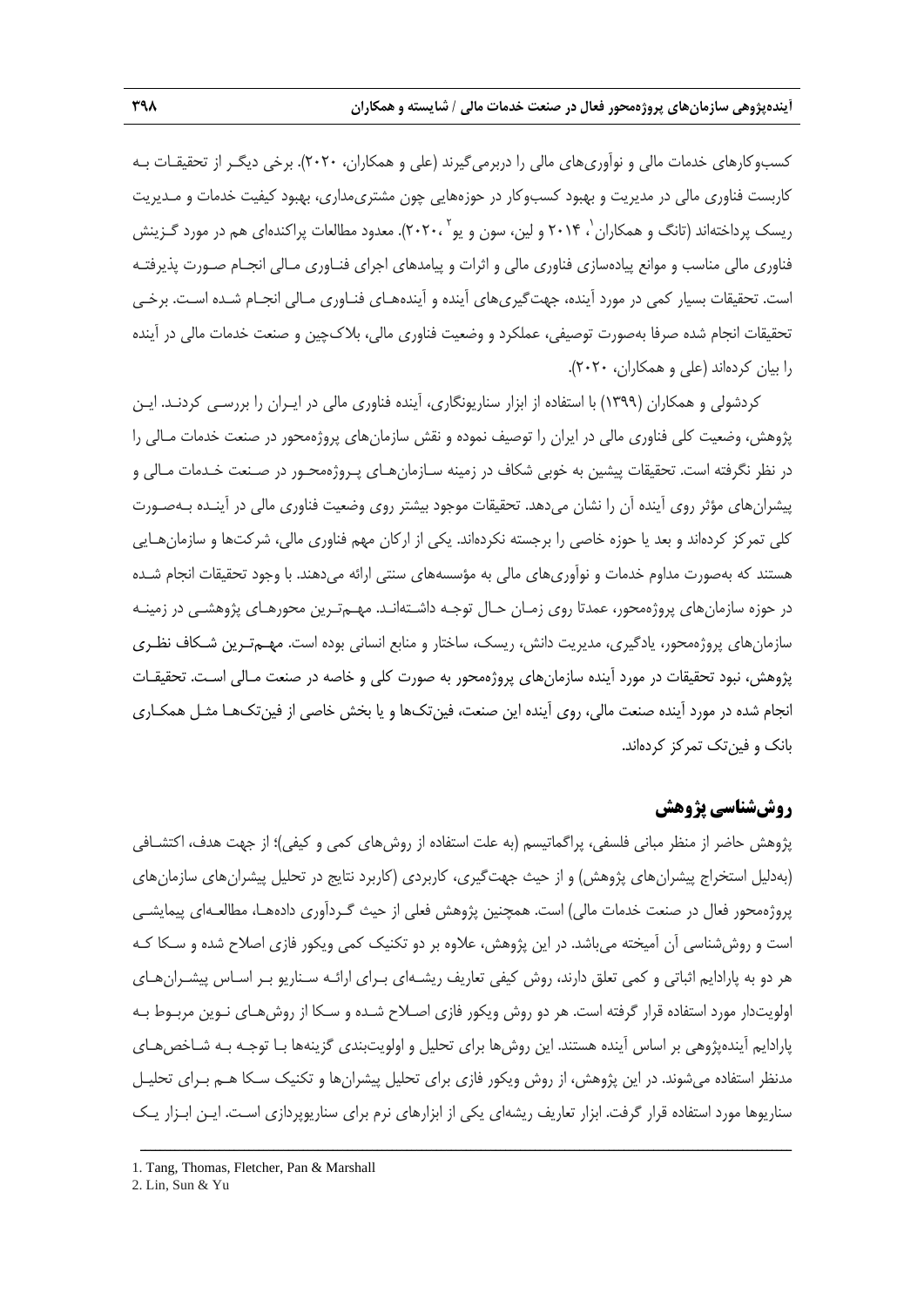رويكرد مبتني بر مصاحبه ساختاريافته است. به همين دليل از حيث روششناسي، پژوهش داراي رويكـرد آميختـه اسـت. جامعه نظري پژوهش شامل مديران مؤسسههاي مالي سنتي (بانك و بيمه)، مديران و كارشناسان شركتها و استارتاپهـاي فينتكي و مديران سازمانهاي پروژهمحور فعال در صنعت خدمات مالي است. همچنـين روش نمونـهگيـري بـهصـورت قضاوتي و مبتني بر دانش و قضاوت تخصصي خبرگان مي باشد. شايان ذكر است حجم نمونه در ايـن پـژوهش 15 نفـر است. حجم نمونه متناسب در فنون تصميمگيري عددي بين 10 تا 20 نفر ميباشد. در اين روشها، افزايش حجم نمونـه باعث ناسازگاري نتايج ميشود. خبرگان پژوهش داراي حداقل 10 سـال سـابقه كـار بـه عنـوان مـدير يـا كارشـناس در سازمانهاي پروژهمحور فعال در صنعت مالي بودند. گامهاي پژوهش حاضر عبارتاند از:

- .1 مرور پيشينه و مصاحبه با خبرگان صنعت خدمات مالي براي شناسايي پيشرانهاي كليدي اثرگـذار روي آينـده سازمانهاي پروژهمحور فعال در صنعت خدمات مالي؛
	- .2 غربال پيشرانهاي كليدي پژوهش با استفاده از آزمون بينم؛
	- .3 رتبهبندي پيشرانهاي كليدي تحقيق با بهكارگيري روش ويكور فازي اصلاحشده؛
		- .4 تدوين سناريوهاي پژوهش با استفاده از ابزار تعاريف ريشهاي؛
			- .5 تعيين سناريو محتمل با استفاده از تكنيك سكا.

در اين پژوهش براي رتبهبندي پيشرانها از روش ويكور فازي اصلاح شده استفاده شده است. در اين روش، ميـزان وابستگي به دادههاي اوليه و نوسانات پاسخها تا حدود زيادي از ميان رفته و بدين ترتيب پايايي پاسخها تا انـدازه زيـادي بهبود مييابد. براي اين منظور بايد گامهاي مختلفي شامل اخذ دادههاي اوليه از خبرگان، فازيسازي پرسشنامه و اعمال روش و نيز مجددا غيرفازيسازي پرسشنامه و ورود به روش ويكور طي شود. در واقع اين روش اصلاح دادهها را صورت داده و از اين طريق، ميزان وابستگي به دادهها و تغييرات ناگهاني در برخي از خبرگان را از بين ميبـرد (جينـگ، تانـگ و يانگ ٰ، ۲۰۱۸).

ابزار تعاريف ريشهاي براي تـدوين سـناريوهاي پـژوهش اسـتفاده شـد. تعـاريف ريشـهاي بخشـي از روششناسـي سيستمهاي نرم<sup>۲</sup> است. روششناسي سيستمهاي نرم هفت گام را شامل ميشود. برخي از ايـن گــامهـا دنيـاي واقعـي را ترسيم ميكنند و بعضي از آنها دنياي مفهومي را نمايش ميدهند.

SSM يك سيستم يادگيري چرخهاي است كه از مدلهاي فعاليت انساني براي شناسايي بازيگران در وضعيت دنياي واقعي، ادراكات آنها از اين موقعيت و آمادگي آنها براي تصميمگيري در مورد فعاليتهاي هدفمند استفاده ميكنـد كـه تصورها، قضاوتها و ارزشهای مختلف بازیگر را ارزیابی می کند (چکلند و پولتر <sup>۲</sup>، ۲۰۲۰). SSM، ابزارها و فنون مختلفی مانند تعاريف ريشهاي و تصاوير غني در خود دارد. ابزار تعاريف ريشهاي عمدتاً براي سناريونگاري بهكار گرفتـه مـيشـود. غالب انديشمندان مطالعات نرم به تبعيت از چكلند از حروف مخفف CATWOE براي ارائه اين تعاريف استفاده ميكنند. C حرف اول Customer بهمعناي مشتري، A حرف اول Actors بهمعناي افرادي كه در سيستم نقش كليـدي دارنـد، T

- 1. Jing, Tang & Yan
- 2. Soft System Methodology
- 3. Checkland & Poulter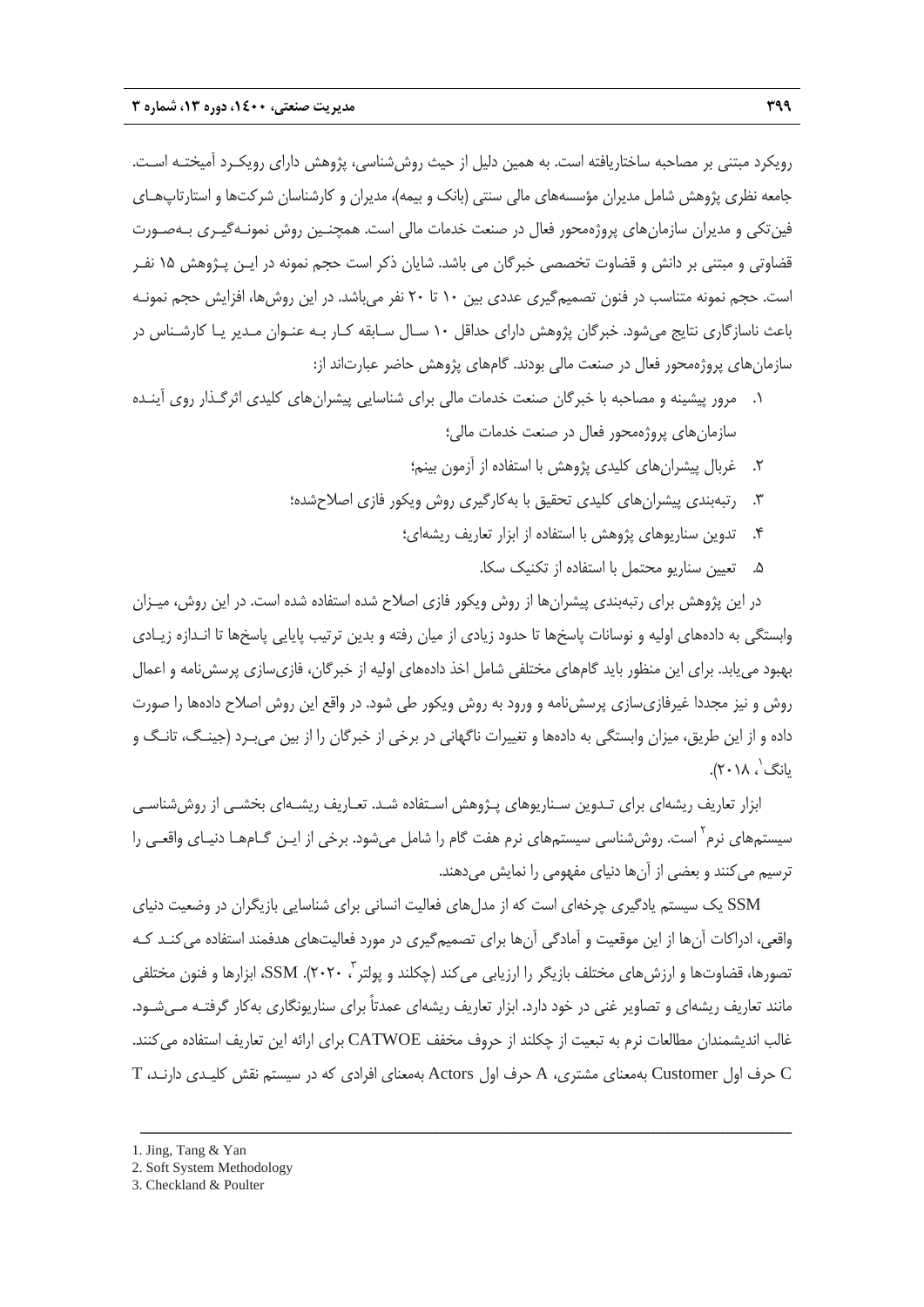حرف اول Transformation بهمعناي فرايند تبديل يا دگرگوني، W حرف اول Weltanschauung بهمعناي جهانبينـي، O حرف اول Ownership بهمعناي مالكيت و در نهايت E حرف اول Environment بهمعناي محيط (محدوديتهـايي كه سيستم را احاطه كرده است)، ابعاد ابزار تعاريف ريشهاي هستند (محقر و ملكي، 1395).

براي رتبهبندي سناريوها، تكنيك سكا مورد استفاده قرار گرفت. هدف از بهكـارگيري روش سـكا، تعيـين همزمـان امتيازات عملكرد كلي گزينهها و وزن معيارها است. به منظور نيل به اين هدف، يك مـدل رياضـي چندهدفـه غيرخطـي مورد استفاده قرار ميگيرد. در طرح اين مدل رياضي، دو نوع نقطه مرجع براي وزن معيارها تعريف شده است. اولين نقطه مرجع مبتني بر تنوع اطلاعات درون معياري حاصل از انحراف استاندارد است و دومـين نقطـه بـه تنـوع اطلاعـات بـين معياري مبتني بر ميزان همبستگي ارتباط پيدا ميكند. اين مدل چند هدفه در پي افزايش عملكرد كلي هر يك از گزينهها و به حداقل رساندن انحراف وزن معيارها از نقاط مرجع است. به منظور بيشينهسازي عملكرد كلي هر يك از گزينههـا، از يك مدل مجموع وزني به عنوان هدف استفاده مي شود. به علاوه، از مجموع مربعات انحراف از نقاط مرجع براي تعريف اهداف ديگر اين مدل بهره گرفته شده است (كشاورز قرابائي، اميري، زاواداسكاس، تركسيس و آنتوچويسين `، ٢٠١٨).

## **يافتههاي پژوهش**

پيشرانهاي كليدي پژوهش از طريق مرور پيشينه و مصاحبه با خبرگان استخراج شد. اين پيشـرانهـا در جـدول 1 آورده شده است. براي استخراج پيشرانها، مقالات مرتبط با صنعت خدمات مالي، سازمانهاي پروژهمحـور و فنـاوري مـالي در بازه سالهاي 2010 تا 2020 موجود در پايگاههاي معتبر داخلي (مگيران و جهاد دانشگاهي) و خـارجي (الزويـر و امرالـد) بررسي شد. استخراج پيشرانها بر اساس مرور سيستماتيك پيشينه و مصاحبه سـاختاريافته انجـام شـد. روش كـار بـدين صورت بود كه در ابتدا مقالات مرتبط با موضوع پـژوهش بررسـي شـد و در ادامـه محققـان بـا توجـه بـه پيشـرانهـاي بهدستآمده به مصاحبه با خبرگان پژوهش پرداختند. در اين مرحله هم پيشرانهايي به فهرست قبلي اضافه شد.

در اين مرحله 25 عامل استخراج شد. بهدليل كثرت عوامل، اين پيشرانها با استفاده از آزمون بيـنم غربـال شـدند. آزمون بينم يك آزمون ناپارامتريك براي غربال عوامل است. پيشرانهاي انتقـال فنـاوري و تجربيـات شـركتهـاي موفـق جهاني، ماهيت مدلهاي كسبوكار در صنعت خدمات مالي، محـيط قـانوني صـنعت خـدمات مـالي، خواسـتههـا و علايـق ذينفعان، نوع تعامل مؤسسههاي مالي سنتي با فينتكها، سطح پيچيدگي پروژهها، شيوههاي تأمينمالي و سياستهـاي بانكها و مؤسسههاي مالي در تأمين منابع مالي پروژهها، داراي ضريب معناداري كمتر از 5 درصـد بـود كـه بـه معنـاي اهميت اين پيشرانها از نظر خبرگان است. ساير پيشرانها بهدليل ضـريب معنـاداري بـيش از 5 درصـد از تحليـل كنـار گذاشته شدند. در ادامه به منظور تعيين پيشرانهايي نهايي براي نگاشـت سـناريوهاي تحقيـق از تكنيـك ويكـور فـازي اصلاح شده استفاده شد.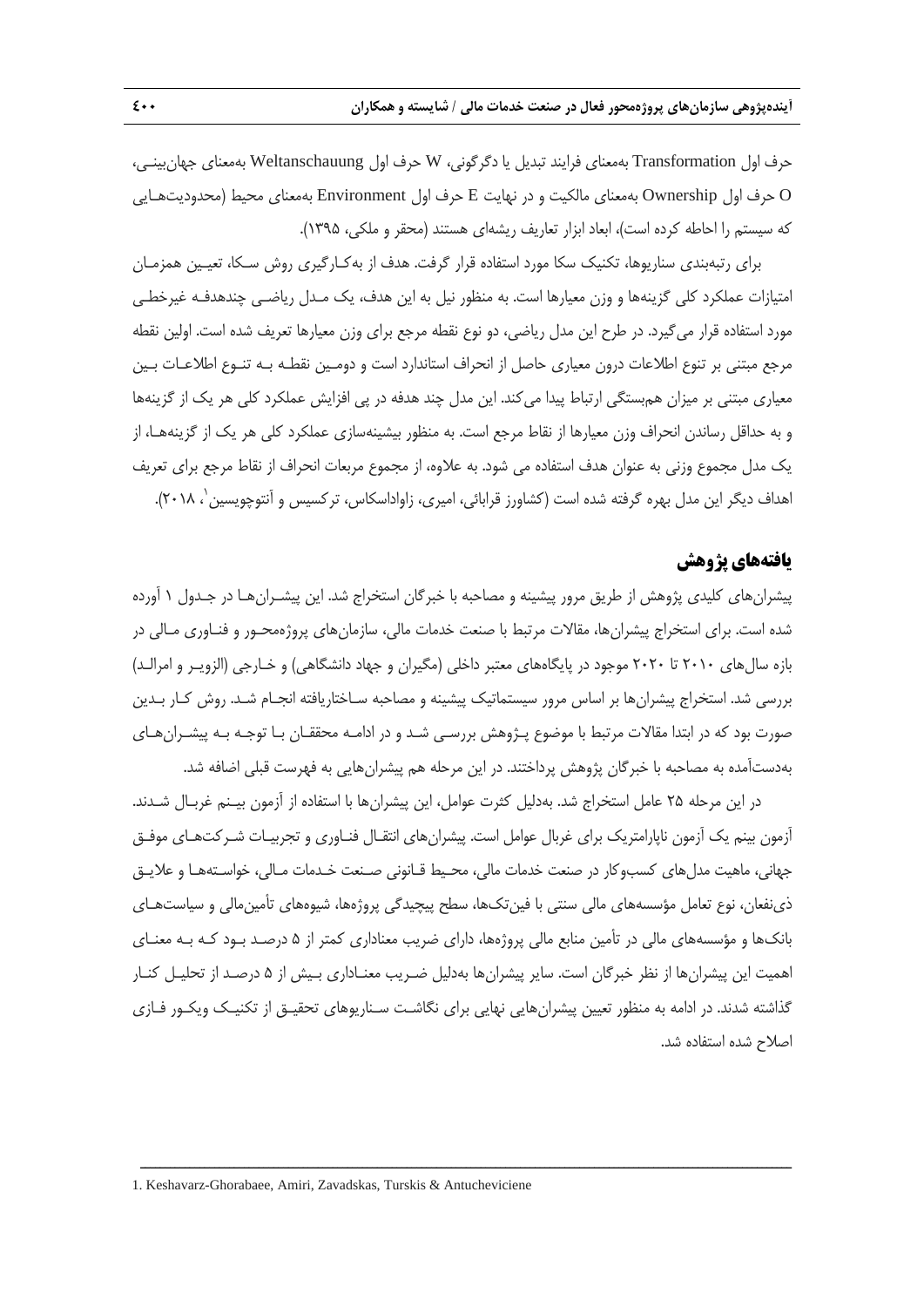| منابع                                                                                  | پیشرانهای پژوهش                                                |
|----------------------------------------------------------------------------------------|----------------------------------------------------------------|
| آبرناتس و فیگوئیدوا (۲۰۲۱)، ساهی (۲۰۲۰) و صالحی طالشی و همکاران<br>(1495)              | توسعه سيستمهاى اطلاعاتى مورد استفاده                           |
| چانگ و همکاران (٢٠٢٠) و علي و همکاران (٢٠٢٠)                                           | انتقال فناوري وتجربيات شركتهاى موفق جهاني                      |
| پالمی و همکاران (۲۰۱۹) و مایر (۲۰۱۶)                                                   | ماهیت مدل های کسبوکار در صنعت خدمات مالی                       |
| پرچمی جلال و امینیزاده (١٣٩٩)                                                          | مهارت نيروى انسانى                                             |
| بوچاک و همکاران` (۲۰۱۸)، دیگرلی <sup>۲</sup> (۲۰۱۹) و کوشش کردشولی و همکاران<br>(1499) | محيط قانونى صنعت خدمات مالى                                    |
| تانگ و همکاران (۲۰۱۴) و کویی و وو <sup>۳</sup> (۲۰۱۶)                                  | خواستهها و علايق ذي نفعان                                      |
| مصاحبه                                                                                 | فضاي كسبوكار                                                   |
| مرادي و همكاران (١٣٩٩)                                                                 | عملکرد مراکز رشد و پارکهای علم و فناوری                        |
| فان و همکاران (٢٠١٩) و استولز (٢٠١٩)                                                   | سیاستهای بانکها و مؤسسههای مالی در تأمین منابع<br>مالي پروژەها |
| لی و شین (۲۰۱۸) و پالمی و همکاران (۲۰۱۹)                                               | ماهيت اكوسيستم فينتكها                                         |
| مصاحبه                                                                                 | محدودیتهای مالی بین لمللی                                      |
| گونزالز ۲۰۲۰)                                                                          | شدت رقابت                                                      |
| على و همكاران (٢٠٢٠) و ترنر (٢٠١٨)                                                     | تنوع خدمات مالي ارائه شده                                      |
| حسنزاده، ملکی، غلامی جمکرانی و جهانگیرنیا (۱۳۹۹)                                       | نوع مداخله دولت در بازارهای مالی                               |
| فان و همکاران (۲۰۱۹)، علی و همکاران (۲۰۲۰) و چانگ و همکاران (۲۰۲۰)                     | سرمایهگذاری مؤسسههای سنتی روی فین تکها                         |
| شیه و تسای (۲۰۱۷)                                                                      | چگونگی تنظیم قراردادها                                         |
| مایکلسن و تولی <sup>۵</sup> (۲۰۱۸)                                                     | روشهاى قيمت گذارى                                              |
| مارکوف، پینتلون و کاسترز <sup>ء</sup> ُ (۲۰۲۰) و ما و فو <sup>۷</sup> (۲۰۲۰)           | سطح پیچیدگی پروژهها                                            |
| اورگارد و همكاران (٢٠٢١) و وى و ميراگليا (٢٠١٧)                                        | شیوههای بودجهریزی پروژه                                        |
| رائودلا، كارو، والدما و كاتل ١٥ (٢٠١٥)                                                 | شيوەھاي تأمينءالي                                              |
| مصاحبه                                                                                 | تحريمهاي خارجي                                                 |
| مصاحبه                                                                                 | نوسانات نرخ ارز                                                |
| لوندال° (۲۰۱۸)                                                                         | نواوری در جذب سرمایهگذاری مستقیم خارجی                         |
| مصاحبه                                                                                 | نوع تعامل مؤسسههای مالی سنتی با فین تکها                       |
| استر (۲۰۱۱) و اجمل و هلو (۲۰۱۰)                                                        | فرهنگ سازمانی                                                  |

**جدول .1 پيشرانهاي كليدي تحقيق** 

<sup>1.</sup> Buchak, Matvos, Piskorski & Seru

<sup>2.</sup> Degerli

<sup>3.</sup> Cui & Wu

<sup>4.</sup> González

<sup>5.</sup> Michelson & Tully

<sup>6.</sup> Morcov, Pintelon & Kusters

<sup>7.</sup> Ma & Fu

<sup>8.</sup> Raudla, Karo, Valdmaa & Kattel

<sup>9.</sup> Loewendahl

<sup>10.</sup> Stare

<sup>11.</sup> Ajmal & Helo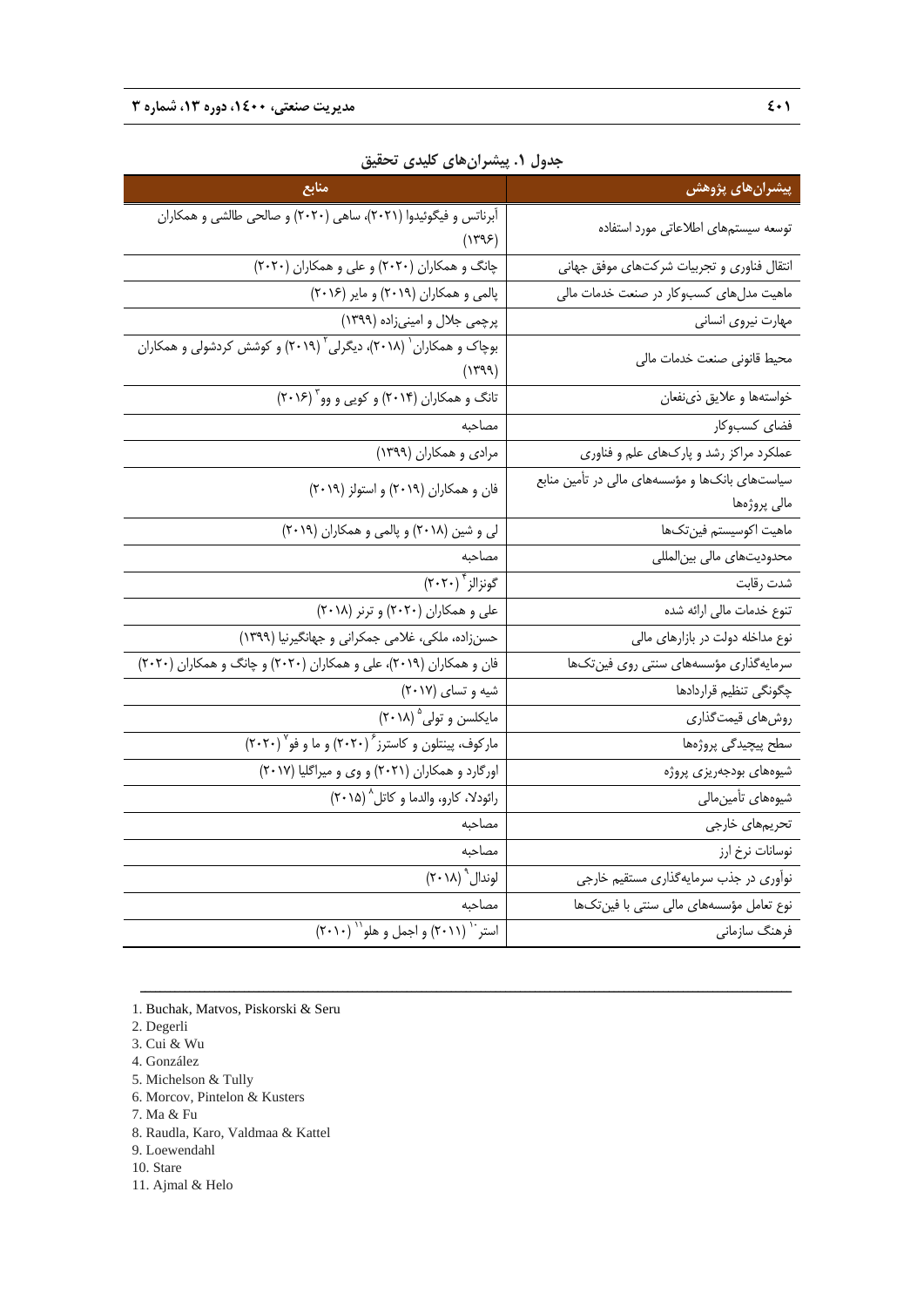بعد از انتخاب پيشرانهاي مهم، پرسشنامهاي طراحي شد و در اختيار خبرگان قرار گرفت و به پيشرانها بر اسـاس معيار ميزان تخصص خبره در مورد پيشران مدنظر، درجه اهميت پيشران و ميزان عدم قطعيت پيشران امتيازدهي صـورت گرفت. تمامي معيارها از جنس مثبت هستند، در حقيقت هر چه ميزان تخصص خبره در مـورد پيشـران، بيشـتر؛ اهميـت پيشران، بالاتر و پيشران مورد نظر، عدم قطعيت بيشتري داشته باشد، براي سناريونگاري مناسـبتـر خواهـد بـود. بـراي تكميل پرسشنامهها، خبرگان نظرات خود را با استفاده از متغيرهاي زباني و اعداد فازي ذوزنقهاي بيان كردند.

| منبع                   | عدد فازي                                                            | متغیر زبانی |
|------------------------|---------------------------------------------------------------------|-------------|
|                        | $(\cdot \cdot \cdot \cdot) \cdot \cdot \cdot \cdot \cdot)$          | <b>VL</b>   |
|                        | $( - / \Lambda \cdot / \Upsilon \cdot / \Upsilon \cdot / \Upsilon)$ | L           |
|                        | $(1.7 \cdot 17 \cdot 17 \cdot 16)$                                  | FL          |
| (جینگ و همکاران، ۲۰۱۸) | $(18.40 \cdot 10.00)$                                               | M           |
|                        | $(1/\delta \cdot 15 \cdot 1)(1/\delta)$                             | <b>FH</b>   |
|                        |                                                                     | H           |
|                        | (6.6.9.4).                                                          | VH          |

**جدول .2 مقادير تخصيص يافته براي اعداد فازي** 

پس از استخراج ماتريس تصميم فازي، ، بايد اين ماتريس نرمالسازي شود. براي معيارهاي مثبت، مقادير مـاتريس بر بيشينه مقدار اعداد فازي ذوزنقهاي تقسيم ميشوند. تمامي معيارهاي تحقيق، ماهيت مثبت دارند. مقادير ماتريس فازي نرمالشده در جدول 3 آورده شده است.

|                                                                | میزان تخصص خبره                     |                                   |                                                               | میزان اهمیت                                                                                                                                |                               |                           |                              | ميزان عدم قطعيت           |                |             |                      |                |
|----------------------------------------------------------------|-------------------------------------|-----------------------------------|---------------------------------------------------------------|--------------------------------------------------------------------------------------------------------------------------------------------|-------------------------------|---------------------------|------------------------------|---------------------------|----------------|-------------|----------------------|----------------|
| وزن معيار                                                      | $\cdot/\mathfrak{r}\cdot$           | $\cdot$ / $\vee$ ۴                | $\cdot$ /YA                                                   | $\sqrt{\cdot}$                                                                                                                             | $\cdot/\uparrow$ .            | $\cdot$ /55               | $\cdot$ /۶۱                  | $\cdot/\gamma$ .          | $\cdot/\gamma$ | ۹۵۶.        | $\cdot/\Delta$ ۶     | $\cdot$ /9     |
| انتقال فناورى وتجربيات شركتهاى<br>موفق جهاني                   | $\cdot/\cdot$                       | $\cdot$ /۴۶                       | $\cdot$ /۴۹                                                   | $\sqrt{\cdot \cdot}$                                                                                                                       | $\cdot/\rangle$ .             | $\cdot$ /۶۳               | ۰/۶۸                         | $\sqrt{\cdot \cdot}$      | $\cdot/\wedge$ | $\cdot$ /٢۴ | $\cdot$ /٢٩          | $\cdot/\Delta$ |
| ماهیت مدل های کسب و کار در صنعت<br>خدمات مالی                  | $\cdot/\rangle$ .                   | $\cdot/\mathfrak{d} \mathfrak{S}$ | $\left  \cdot \right $ $\cdot \right $ $\left  \cdot \right $ |                                                                                                                                            |                               | $\cdot$ /۴۲   $\cdot$ /). | $\cdot$ /۴۸                  | $\cdot/\mathfrak{q}\cdot$ | $\cdot$ /۴     | ۵۹۱۰        | $\cdot$ /۶۹          |                |
| محيط قانوني صنعت خدمات مالي                                    | $\boldsymbol{\cdot}/\mathfrak{r}$ . | $\cdot$ /۶۹                       | $\boldsymbol{\cdot}$ /YY                                      | $\sqrt{\cdot \cdot}$                                                                                                                       | $\cdot$ /YY $\vert \cdot$ /۴۰ |                           | $\cdot/\lambda$ ۴            | $\sqrt{\cdot \cdot}$      | $\cdot$ /۴     | .188        | $\cdot$ / $\gamma$ ۳ |                |
| خواستهها و علايق ذي نفعان                                      | $\boldsymbol{\cdot}/\mathfrak{r}$ . | $\cdot$ /۶۱                       |                                                               | $\vert \cdot / \sqrt{2} \vert \cdot / \sqrt{2} \cdot \vert \sqrt{2} \cdot \vert \cdot / \sqrt{2} \cdot \vert \cdot / \sqrt{2} \cdot \vert$ |                               |                           | $\sqrt{1 + \cdot}$ ./Y9      |                           | $\cdot/\gamma$ | $\cdot$ /٢۶ | $\cdot/\tau$         | $\cdot/\Delta$ |
| سیاستهای بانکها و مؤسسههای<br>مالی در تأمین منابع مالی پروژهها | $\cdot/\mathfrak{r}\cdot$           | .159                              | $\cdot/\gamma$ ۴                                              | $\sqrt{\cdot \cdot}$                                                                                                                       | $\cdot/\mathfrak{r}\cdot$     | $\cdot$ /YQ               | $\cdot$ /YY                  | $\sqrt{\cdot \cdot}$      | $\cdot/\gamma$ | $\cdot$ /۶۷ | $\cdot/\gamma$ ۴     | $\cdot/9$      |
| سطح پیچیدگی پروژهها                                            | $\cdot/\rangle$ .                   | $\cdot/\Delta$                    | $\cdot/\Delta V$                                              | $\backslash/\!\cdot\cdot$                                                                                                                  | $\cdot/\rangle$ .             | $\cdot$ /٣۶               | $\mathcal{M}\backslash\cdot$ | $\cdot/\lambda$           | $\cdot$ /۴     | ۰/۶۵        | $\cdot$ /Ya          | $\cdot/9$      |
| شيوەھاي تأمين مالي                                             | $\cdot/\rangle$                     | $\cdot$ /۴۹                       | $\cdot/\Delta \mathcal{F}$                                    | $\backslash/\!\cdot$ .                                                                                                                     | $\cdot/\rangle$ .             | $\cdot/\Delta\Upsilon$    | $\cdot/\Diamond\lambda$      | $\sqrt{\cdot \cdot}$      | $\cdot/\Delta$ | ۰۱۶۴        | $\cdot/\Upsilon$     |                |
| نوع تعامل مؤسسههای مالی سنتی با<br>فين تک ها                   | $\cdot/\mathfrak{r}\cdot$           | $\cdot/\Upsilon$                  | $\cdot$ /Y $\mathcal{F}$                                      | $\sqrt{\cdot \cdot}$                                                                                                                       | $\cdot/\Delta$                | .755                      | $\cdot$ /۶۹                  | $\cdot$ /9                | $\cdot$ /۴     | $\cdot$ /۶۱ | $\cdot$ /۶۳          | $\cdot$ /9     |

**جدول .3 ماتريس تصميم فازي نرمال شده**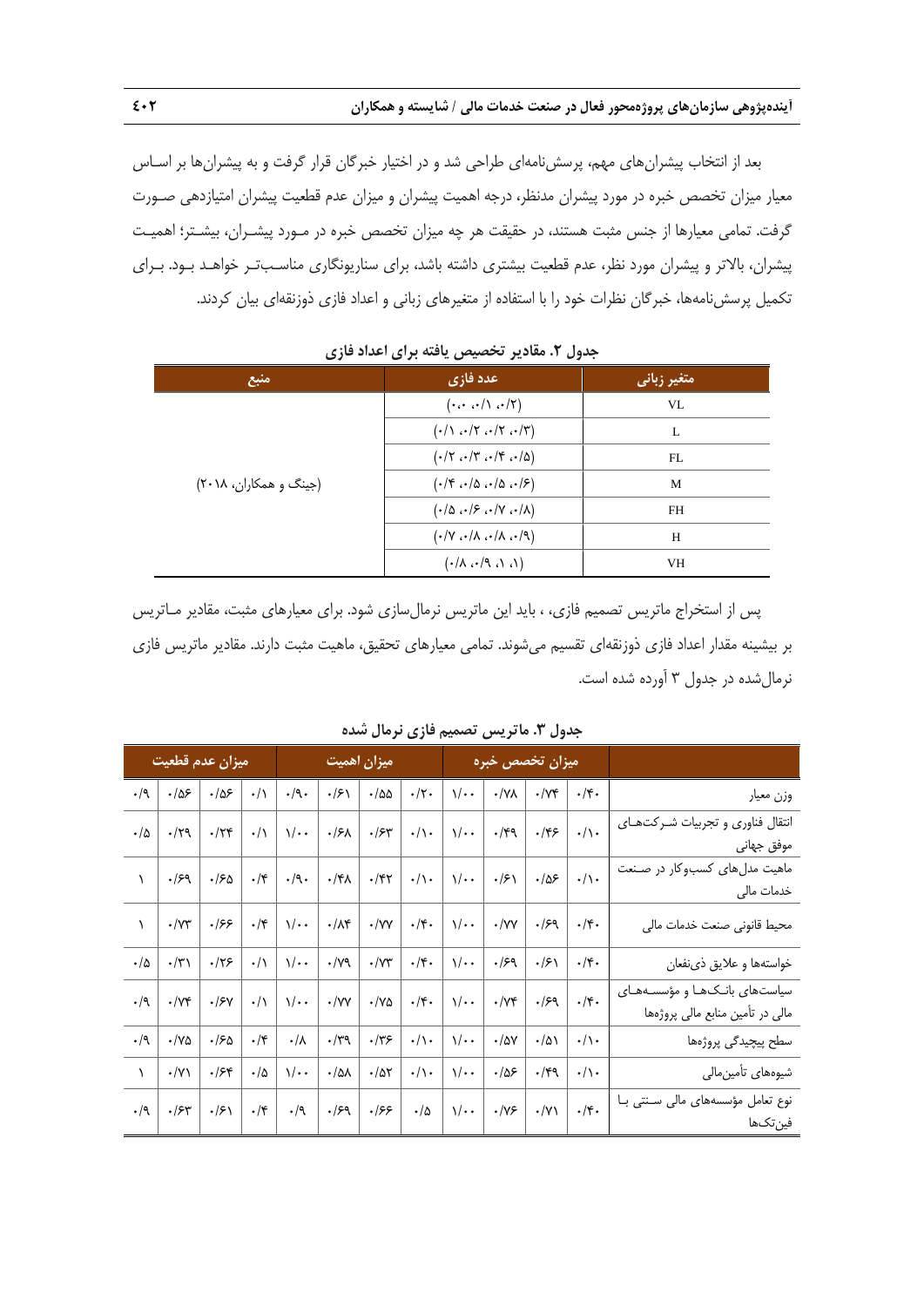روش ويكور فازي اصلاح شده، تمركز خود را بر روي ماتريس تصميم و بهبودد آن قرار داده است و تحليل خـود را با ويكور فازي معمولي انجام ميدهد، اما وابستگي به مقادير را در تصميمات خبرگان از ميان ميبـرد. در ادامـه مـاتريس تصميم فازي نرمال شده، ديفازي شده و نتايج در جدول 4 ارائه شده است. تمامي مقادير ماتريس نرمال فـازي از طريـق روش ميانگين، ديفازي شدهاند.

| ميزان عدم<br>قطعيت     | ميزان اهميت                                   | میزان تخصص خبره       |                                                             |
|------------------------|-----------------------------------------------|-----------------------|-------------------------------------------------------------|
| $\cdot/\Delta r$       | .1850                                         | $\cdot$ / $\vee\tau$  | وزن معيار                                                   |
| $\cdot$ /٢ $\Lambda$ ۳ | $\cdot$ / $\mathcal{F}$ $\cdot$ $\mathcal{V}$ | .7017                 | انتقال فناوري وتجربيات شركتهاى موفق جهاني                   |
| ۸۵-۱۶                  | ۱۴۷۵.                                         | ۰/۵۶۸                 | ماهیت مدل های کسبوکار در صنعت خدمات مالی                    |
| .199V                  | $\cdot$ / $\vee$ $\circ$ $\circ$              | $\cdot$ / $\vee$      | محيط قانوني صنعت خدمات مالي                                 |
| ۰/۲۹۲                  | $\cdot$ / $\vee\tau$                          | ۱۶۷۵.                 | خواستهها و علايق ذي نفعان                                   |
| .75.7                  | $\cdot$ / $\vee\tau$                          | $\cdot$ /Y \ $\Delta$ | سیاستهای بانکها و مؤسسههای مالی در تأمین منابع مالی پروژهها |
| ۷۵-۱۶                  | ۰/۴۱۲                                         | $\cdot$ /56           | سطح پیچیدگی پروژەها                                         |
| $\cdot$ / $\gamma$     | $\cdot$ /55                                   | $\cdot$ / $\Delta$ ۳۸ | شيوەهاي تأمين مالي                                          |
| ۳۵-۱۶                  | .15AN                                         | $\cdot$ /Y\ $\lambda$ | نوع تعامل مؤسسههای مالی سنتی با فین تکها                    |

**جدول .4 ماتريس تصميم ديفازي شده**

در ادامه براي تحليل نهايي و رتبهبندي نياز به بهترين و بدترين مقادير براي معيارهاي پژوهش خواهيم داشت كـه براي تمامي معيارها با توجه به ماهيت مثبت آنها، مقادير بيشينه، بهترين مقدار و مقادير كمينه، بـدترين مقـدار خواهنـد بود. نتايج در جدول 5 ارائه شده است.

| ميزان عدم قطعيت | ميزان اهميت  | میزان تخصص خبره       |              |
|-----------------|--------------|-----------------------|--------------|
| $\cdot$ / $V\$  | ۷۵۳-۰        | $\cdot$ /Y\ $\lambda$ | £+           |
| $\cdot$ /٢٨٣    | $\cdot$ /۴۱۲ | .7017                 | $\mathbf{C}$ |

**جدول.5 مقادير بهترين و بدترين در معيارها**

با استفاده از روابط زير و با داشتن وروديهاي لازم، مقادير ضرايب سه گانه ويكور فازي اصلاح شده محاسبه شـد. بر مبناي مقادير بهدست آمده بايد بيان نمود كه ملاك تصميمگيري در اين روش، هر سه ضـريب بـهصـورت هـمزمـان است، اما ضريب Q به علت محاسبه از روي دو ضريب ديگر، معيار مهمتري تلقي ميشود. رتبهبندي بر اسـاس هـر سـه ضريب صورت گرفت كه نتايج آن در جدول <sup>6</sup> مشاهده ميشود.

$$
Si = \sum_{j=1}^{n} \frac{W_j^0(f^* - f_{ij})}{f^* - f_j^-}
$$
 (1)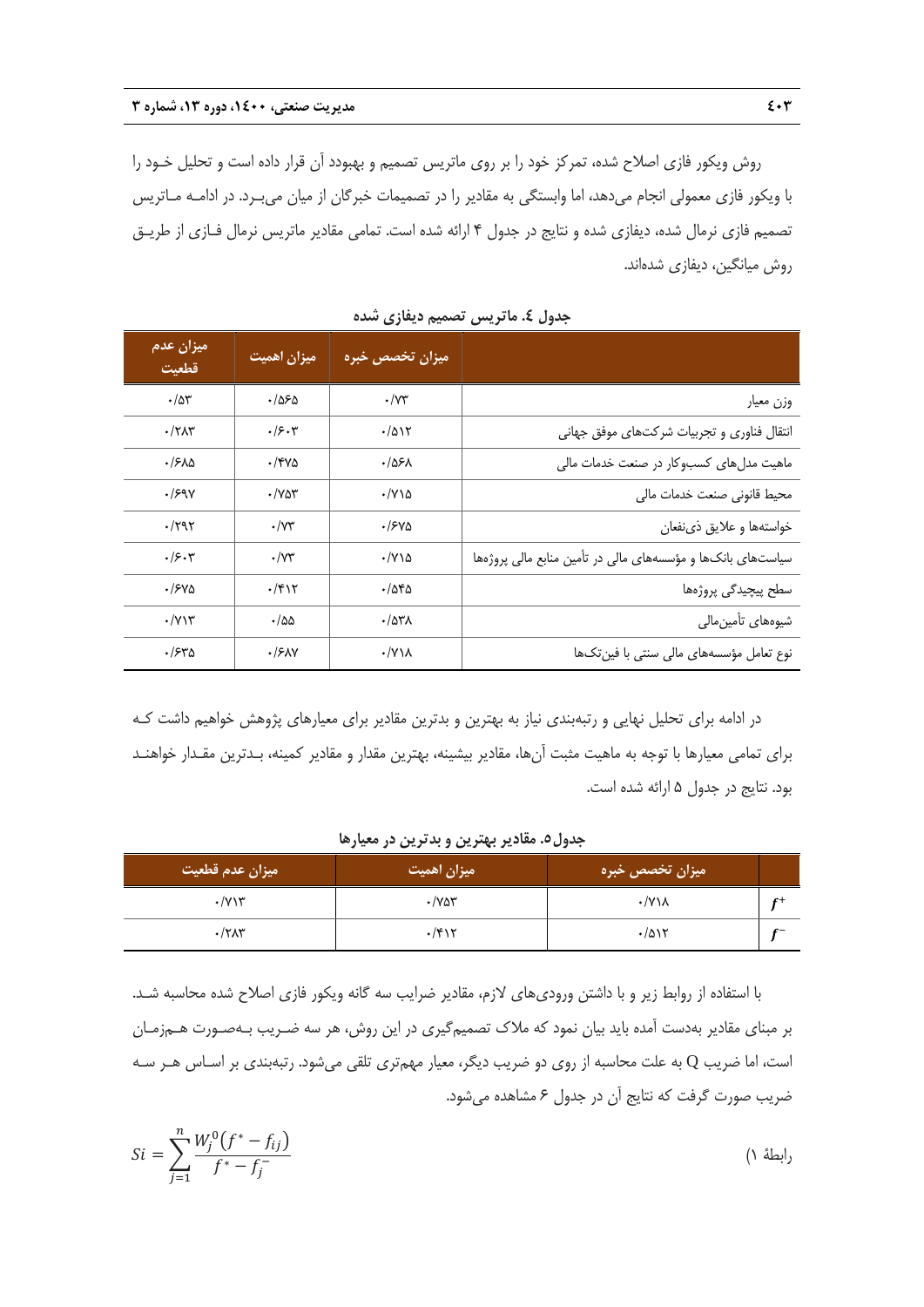$$
Gi = Max \left(\frac{W_j^0(f^* - f_{ij})}{f^* - f_j^-}\right) \tag{7-10}
$$

$$
Qi = \frac{\nu(Si - S^*)}{S^- - S^*} + \frac{(1 - \nu)(Gi - G^*)}{G^- - G^*}
$$
 (۳ ملامة)

| $Q$ رتبه        | G رتبه       | رتبه<br>S    | $\overline{O}$                | $\mathbf G$          | <sub>S</sub>          |                                                             |
|-----------------|--------------|--------------|-------------------------------|----------------------|-----------------------|-------------------------------------------------------------|
| $\pmb{\lambda}$ | ٨            | ٨            |                               | $\cdot$ / $\vee\tau$ | $1/\Delta$            | انتقال فناوري وتجربيات شركتهاى موفق جهانى                   |
| ۵               | ۵            | ۶            | $\cdot$ /۶۸                   | .78                  | .7998                 | ماهیت مدلهای کسبوکار در صنعت خدمات مالی                     |
| $\lambda$       |              |              | $\cdot/\cdot$                 | $\cdot/\cdot$ ۳      | $. / .$ ۴۲            | محيط قانوني صنعت خدمات مالي                                 |
| ۴               | ۴            | ۴            | .150                          | .78                  | .79                   | خواستهها و علايق ذي نفعان                                   |
| ٣               | ٣            | ٣            | $\cdot/\gamma$                | .782                 | $\cdot/\tau\cdot\tau$ | سیاستهای بانکها و مؤسسههای مالی در تأمین منابع مالی پروژهها |
| $\mathsf{v}$    | $\mathsf{v}$ | $\mathsf{v}$ | $\cdot/\lambda$ ۴             | .75                  | $1/\tau$              | سطح پیچیدگی پروژەها                                         |
| ۶               | ۶            | $\Delta$     | $\cdot$ /Ya                   | .1540                | .199                  | شیوههای تأمین مالی                                          |
| ۲               | ۲            | ۲            | $\cdot/\rangle \cdot \rangle$ | $\cdot/\wedge$       | $\cdot/\lambda$ ۶     | نوع تعامل مؤسسههای مالی سنتی با فین تکها                    |

**جدول.6 مقاير ضرايب نهايي روش ويكورفازي اصلاح شده**

**وجود قوانين و استانداردهاي يكپارچه در صنعت خدمات مالي**



**شكل .1 سناريوهاي پژوهش**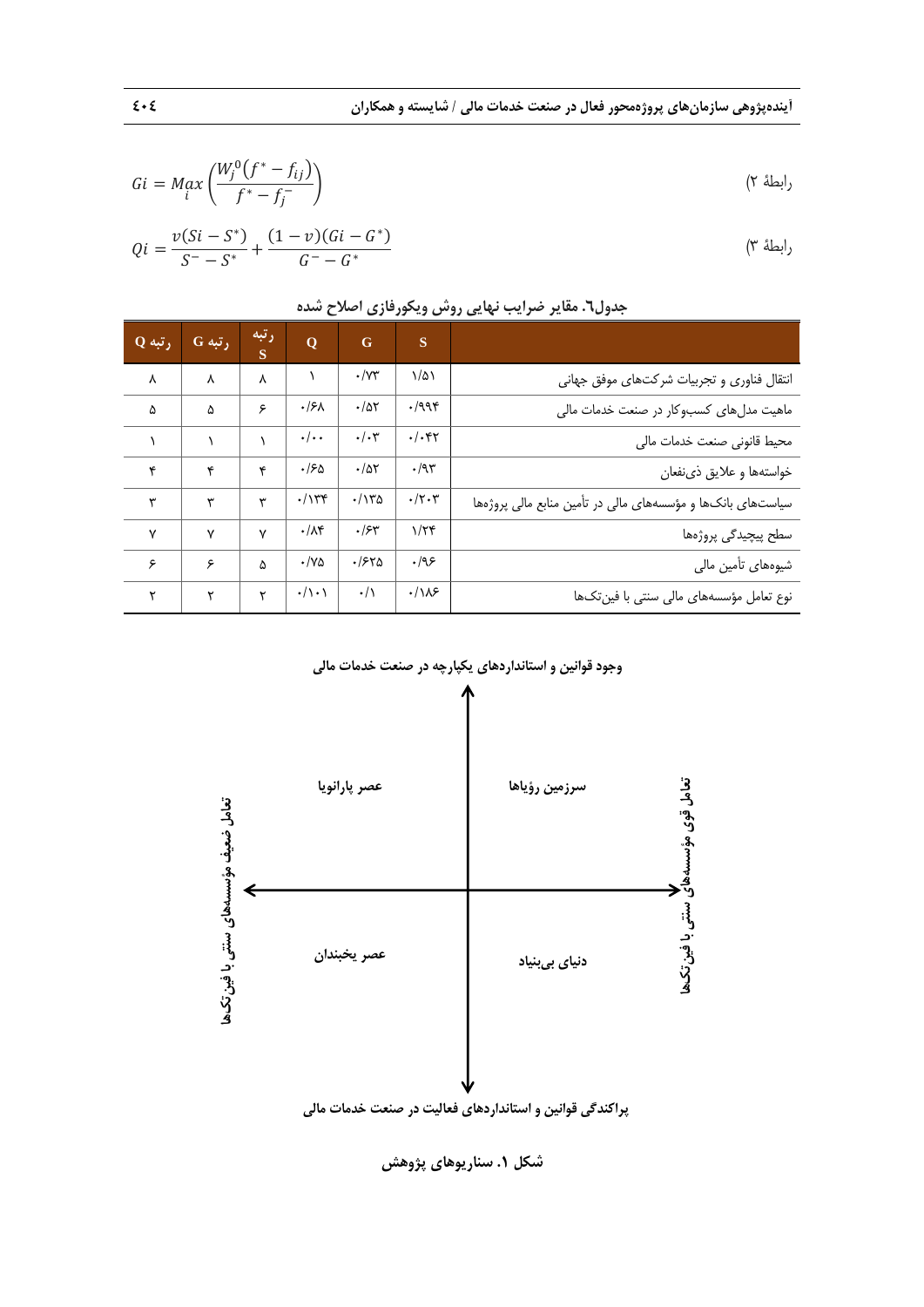بر مبناي مشاهدات صورت گرفته شده ميتوان بيان نمود كه در هر سه ضريب رتبههاي نزديك بـه هـم بـهدسـت آمده كه نشان از همگرايي پاسخها در هر سه ضريب ميباشد. بر اساس موارد بهدست آمده بايد بيان كرد كه پيشرانهاي محيط قانوني صنعت خدمات مالي و نوع تعامل مؤسسههاي مالي سنتي با فينتكها بيشترين اهميـت را داشـته و بـراي نگاشت سناريوهاي پژوهش در نظر گرفته شدند. با توجه به اين كه براي هر پيشران، دو حالت متضاد مـيتـوان در نظـر گرفت، چهار سناريو توسعه يافت. اين سناريوها عبارتاند از: سرزمين روياها، عصر پارانويا، دنياي بيبنياد و عصر يخبندان.

**الف) سناريو سرزمين روياها:** اين سناريو بهترين و ايدئالترين وضعيت را نشان مـيدهـد. در ايـن سـناريو، قـوانين و استانداردهاي يكپارچه و روشني براي توسعه فناوري مالي، فعاليت فينتكها و سازمانهاي پروژهمحور فعـال در صـنعت خدمات مالي وضع ميشود. چنين استانداردهايي، ريسكهاي فعاليت سازمانهاي پروژهمحور در صنعت خـدمات مـالي و چالش هاي پيش روي آن ها را به ميزان شايان توجهي مي كاهد. از سوي ديگر مؤسسههاي سنتي مانند بانک ها و بيمههـا به جاي رقابت با سازمانهاي پروژهمحور فعال در صنعت مالي تلاش ميكننـد از نـوآوريهـاي آنهـا در خـدمات خـود استفاده نموده و تعامل خود را با اين نوع سازمانها بهبود ميبخشند. در اين سناريو با ورود فناوري و دانش روز جهاني در زمينه فينتك، تنوع مدلهاي كسبوكار به ميزان چشمگيري افزايش مييابد كـه نتيجـه آن افـزايش سـطح پيچيـدگي پروژههاي صنعت مالي است. در اين سناريو مؤسسههاي سنتي مالي مانند بانكهـا و بيمـههـا بـراي مـديريت و اجـراي پروژههاي خود به كمك سازمانهاي پروژهمحور نياز دارند و در بسياري مواقع، مؤسسـههـاي سـنتي روي سـازمانهـاي پروژهمحور سرمايهگذاري ميكنند. توضيح و تفسير سناريو سرزمين روياها با استفاده از ابزار تعاريف ريشهاي به شرح زيـر خواهد بود:

- مشتريان سيستم يا سناريو: بانكها و مؤسسههاي سنتي مالي مانند بانكها، بيمـههـا، مؤسسـههـا و نهادهـاي سرمايهگذاري، كارگزاريها و... كه به طور گسترده از خدمات و نوآوريهاي سازمانهاي پروژهمحـور فعـال در صنعت خدمات مالي استفاده ميكنند. در حقيقت اين سازمانها و نهادهـا بخـش اعظـم پـروژههـاي متنـوع و پيچيده خود را به سازمان هاي پروژهمحور واگذار مي كنند؛
- فعالان سيستم: مديران، كارشناسان، مهندسان و متخصصان سازمانهاي پروژهمحور كه تخصصهاي مختلفي در حوزههاي زمانبندي، كنترل، نظارت، بودجهريزي و اجراي پروژههاي مالي دارند؛
- فرايند تبديل و دگرگوني: مديريت و اجراي پروژههاي مختلف صنعت خدمات مالي. سازمانهـاي پـروژهمحـور، نوآوريها، فناوريها و خدماتي كه مؤسسههاي مالي سنتي نياز دارند براي آنها تأمين ميكنند؛
- جهانبيني سيستم: به جاي رقابت و محدود كردن فينتكها و سازمانهاي پروژهمحور فينتكي بايد بـا آنهـا همكاري نموده و از نوآوريهاي آنها براي بهبود خدمات و رضايت مشتريان استفاده كرد؛
- مالك سيستم يا مسئله: مديران ارشد مؤسسهها و نهادهاي سنتي مـالي و هميچنـين نهادهـاي تصـميمسـاز و سياستگذار در زمينه فينتكها روي سيستم و نتايج آن كنترل دارند؛
	- محيط سيستم: محيط قانوني، سياسي و فناورانه پيرامون صنعت خدمات مالي.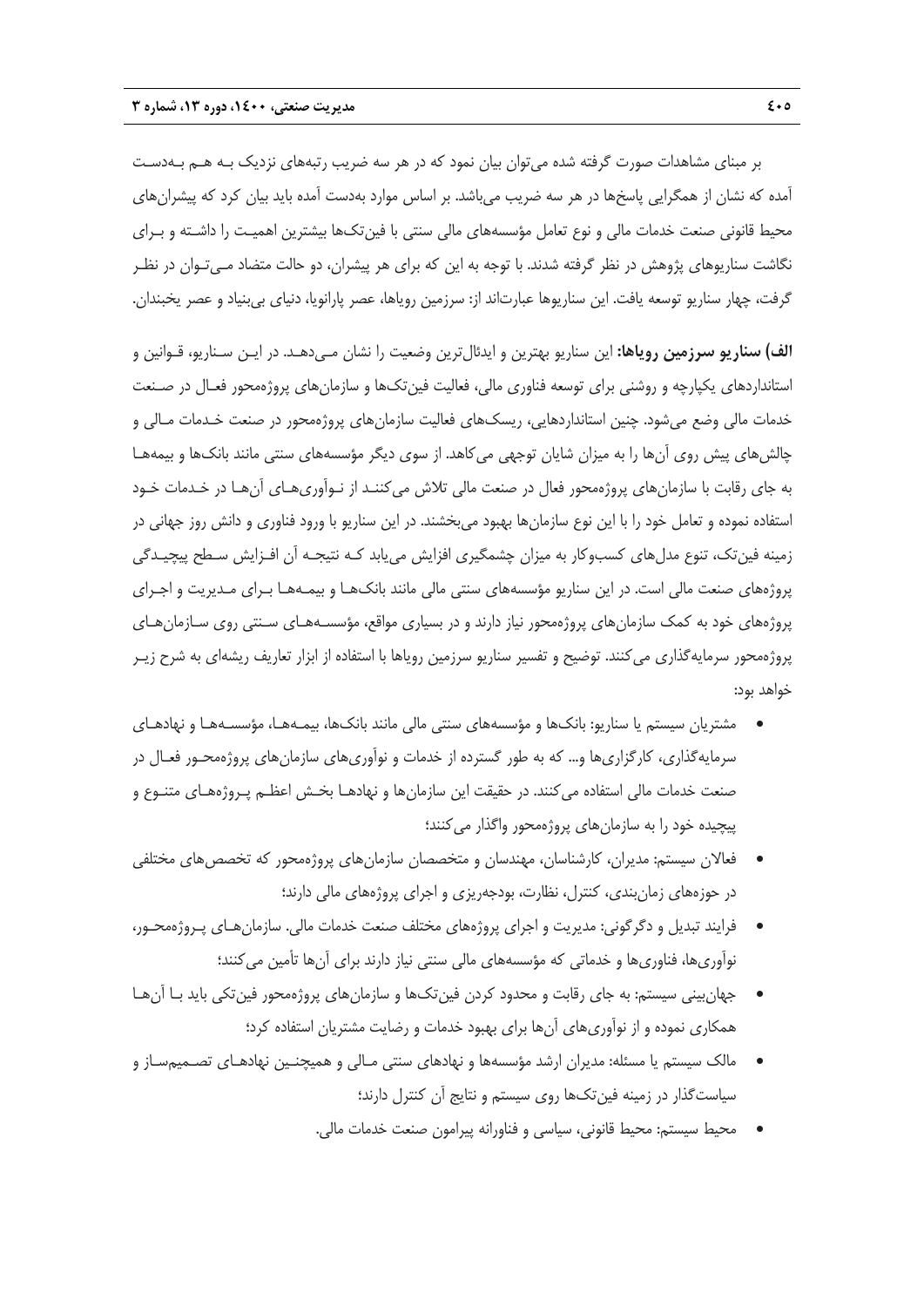**ب) سناريو عصر پارانويا:** در اين سناريو، قوانين و استانداردهاي روشن و يكپارچهاي توسـط نهادهـاي تصـميمسـاز و سياستگذار براي نحوه عمل فينتكها وضع شده و همه چيز براي رشد فينتكها و سازمانهاي پروژهمحور فـينتكـي مهياست. اما از آنجا كه در بسياري از مواقع تغيير براي مؤسسههاي سنتي دشوار است، مؤسسههاي مالي سنتي با شك و بدبيني به سازمانهاي پروژهمحور و فينتكها نگاه ميكنند و آنها را رقيب خود ميدانند. در چنـين شـرايطي نهادهـاي سنتي خود را از خدمات و قابليتهاي سازمانهاي چابك پروژهمحور محروم خواهند كرد. نهادهـاي سـنتي از روشهـا و فرايندهاي سنتي براي ارائه خدمات استفاده خواهند كرد و اين استراتژي، آنها را از تغييرات، نوآوريها و فناوريها عقب خواهند انداخت. توضيح سناريو عصر پارانويا با بهكارگيري ابزار تعاريف ريشهاي بهصورت زير خواهد بود:

- مشتريان سيستم يا سناريو: برخي نهادها و مؤسسههاي مالي پيشرو كه نسبت به تغييرات چابـكتـر هسـتند از خدمات و امكانات اين سازمانها استفاده ميكنند، با وجود اين بسياري از مؤسسهها و نهادهاي مالي نسبت بـه اين تغييرات مقاومت م*ي ك*نند؛
- فعالان سيستم: مديران، كارشناسان و مهندسين فعال در سازمانهاي پروژهمحور كه پروژههاي بسيار تخصصي را براي برخي از مؤسسههاي مالي پيشگام اجرا مي كنند؛
- فرايند تبديل و دگرگوني: اجراي پروژههاي نوآورانه و بديع براي نهادها و مؤسسههاي مالي پيشرو كـه در ابتـدا ممكن است از نظر بسياري از مؤسسههاي مالي ضروري به نظر نرسد، چرا كه اين نهادهاي سنتي از سهم بازار و مشتريان خود مطمئن هستند؛
- جهانبيني سيستم: فينتكها و سازمانهاي پروژهمحور فعال در حوزه فينتك يك تهديد جـدي بـراي بقـاي مؤسسههاي سنتي مالي هستند؛
- مالك سيستم يا مسئله: مديران ارشد مؤسسههاي مالي پيشرو و نهادهـاي سياسـتگـذار فعـالان ايـن سـناريو هستند؛
- محيط سيستم: محيط سياسي، قانوني و فناورانه و اقدامات نهادهاي سنتي كه فينتكها را رقيب خود ميدانند.

**ج) سناريو دنياي بيبنياد:** در اين سناريو، قوانين و استانداردهاي شـفافي بـراي فعاليـت فـينتـكهـا و سـازمانهـاي پروژهمحور فعال در اين صنعت وجود ندارد. اين ابهامات، ريسكها و چالشهاي حقوقي زيادي براي فـينتـكهـا ايجـاد خواهد كرد. نبود قوانين يكپارچه، روي تنوع مدلهاي كسبوكار اثر گذاشته و باعث كاهش تنوع اين مدلها خواهد شـد، چرا كه بسياري از فينتكها بهدليل ابهامها و چالشهاي حقوقي تمايلي براي توسعه برخي مدلهاي كسبوكار نخواهند داشت. وامدهي يكي از اين حوزههاي چالشي براي فينتكها است. با وجود ابهامات قانوني، بهدليل فشارهاي فناورانـه و همچنين خواستههاي مشتريان، نهادها و مؤسسههاي مالي سنتي تلاش خواهند كرد تـا از ظرفيـتهـاي فـينتـكهـا و سازمانهاي پروژهمحور فينتكي براي بهبود خدمات و توسعه نوآوري مالي خود اسـتفاده نماينـد. يكـي از دلايـل اقبـال مؤسسههاي مالي به اين نوع از سازمانها، كاهش محدوديتهاي مالي بينالمللي و ورود فناوريهاي مـالي و بـانكي بـه كشور است كه شدت رقابت در صنعت خدمات مالي را زياد خواهد كرد. رقابت بين نهادهـاي مـالي آنهـا را بـه تغييـر و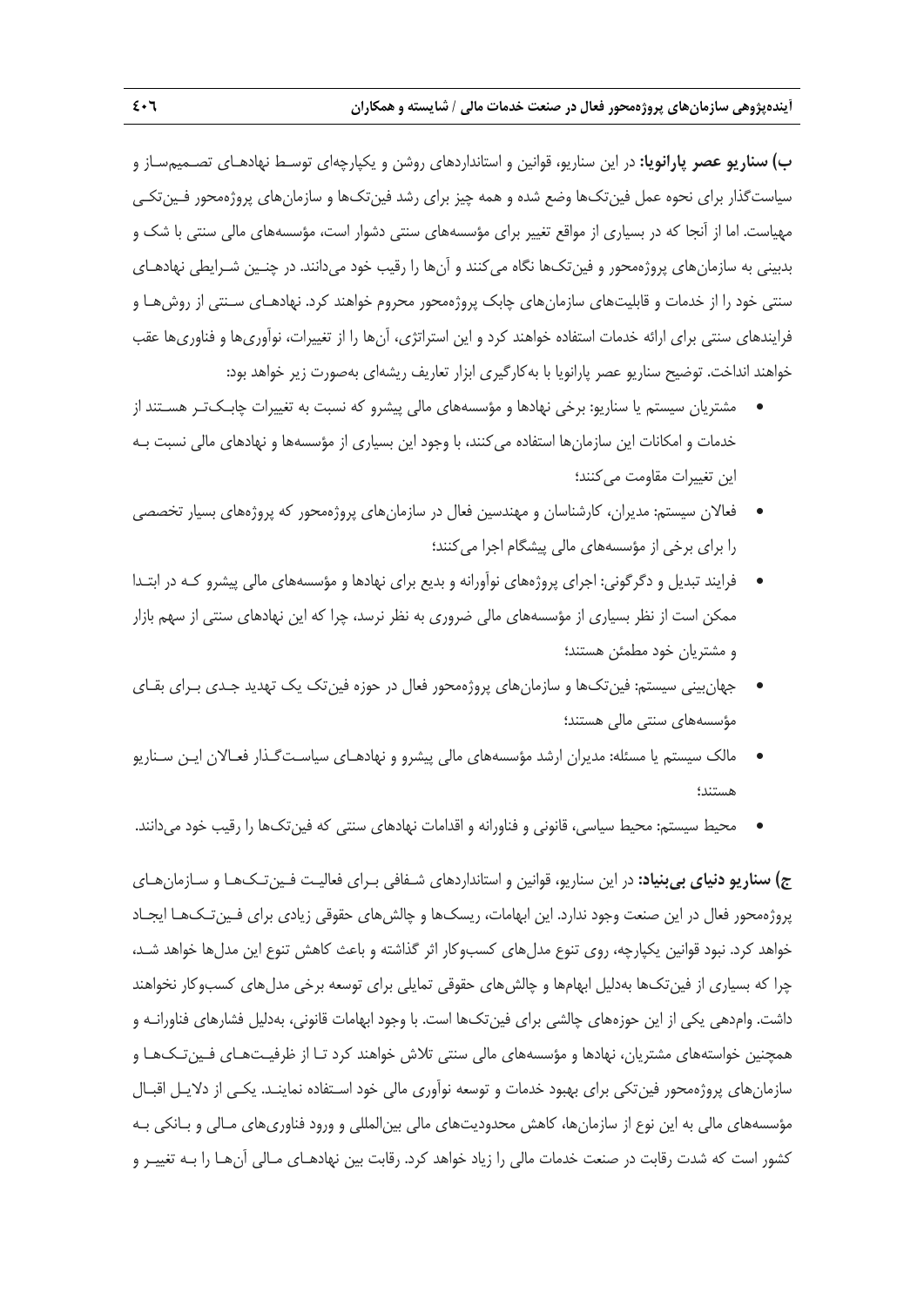تنوعبخشي خدمات و فرايندها و همكاري با سازمانهاي پروژهمحور فينتكي راغب خواهد ساخت. توضيح سناريو دنيـاي بيبنياد با استفاده از ابزار تعاريف ريشهاي بهصورت زير ميباشد:

- مشتريان سيستم يا سناريو: مشتريان سازمانهاي پروژهمحور در اين سناريو مؤسسههـاي مـالي هسـتند كـه از خدمات و نوآوريهاي اين سازمانها استفاده ميكنند، ولي بايد در نظر داشـت كـه بـهدليـل نبـود اسـتانداردها قانونگذاري يكپارچه، مدلهاي كسبوكار تنوع كمي دارند. در حقيقت نهادهاي مالي بـراي سـرمايهگـذاري و تأمين مالي برخي پروژهها (تورام با ريسك و چالش) احتياط نموده و رغبت كمي نشان ميدهند؛
	- فعالان سيستم: مديران، كارشنان و متخصصين سازمانهاي پروژهمحور فعالان اين سناريو هستند؛
- فرايند تبديل و دگرگوني: اجراي پروژههاي مالي براي صنعت خدمات مالي. بهدليل نبود شفافيت در اين سناريو، تنوع پروژهها كم بوده و تعداد پروژههاي با پيچيدگي زياد هم پايين است؛
- جهانبيني سيستم: پيش از شروع پروژه بايد ريسكـها و چالشهاي حقوقي پروژه را شناسايي و ارزيـابي نمـود. سرمايهگذاري در يك پروژه بدون توجه به ارزيابي ريسكهاي آن ميتواند بسيار خطرآفرين بوده و در گامهاي بعدي باعث بروز دعاوي و شكايات حقوقي شود؛
- مالك سيستم يا مسئله: بهدليل حضور كمرنگ نهادهاي سياستگذار، مديران ارشد نهادها و مؤسسههاي مـالي همكار سازمانهاي پروژهمحور، مالك سيستم هستند؛
- محيط سيستم: صنعت خدمات مالي بهخصوص مؤسسهها و نهادهاي مالي سنتي بزرگ مانند بانكها، بيمهها و كارگزاريهايي كه سهم زيادي در بازار دارند، روي رخدادها و تغييرات نقش عمـدهاي ايفـا مـيكننـد. در ايـن سناريو محيط قانوني اثر كمتري روي عملكرد سازمانهاي پروژهمحور فعال در صنعت مالي دارد.

د) **سناريو عصر يخبندان**: اين سناريو بدترين وضعيت را نشان ميدهد. در اين سناريو، قوانين و استانداردهاي يكپارچه و روشني براي فعاليت فينتكها وجود ندارد و مؤسسهها و نهادهاي مالي سنتي مانند بانكها و بيمهها هـم تمـايلي بـراي همكاري و استفاده از خدمات فينتكها ندارند. چنين شرايطي باعث عملكرد محدود سازمانهاي پروژهمحـور در صـنعت خدمات مالي خواهد شد. در اين آينده تنوع و پيچيدگي پروژههاي مالي واگذار شده به فينتكها بسيار كم است. از سوي ديگر بسياري از مؤسسههاي مالي، ريسك تأمين مالي بسياري از پروژههاي نوآورانه را نميپذيرند. با توجه به مشكلات و چالشهاي فراوان فينتكها و سازمانهاي پروژهمحور فعال در صنعت خدمات مالي در اين سناريو، نقش مراكـز رشـد و پاركهاي علم و فناوري در حمايت و آموزش اين كسبوكارها بسـيار ضـروري اسـت. تحـريمهـاي خـارجي گسـترده و محدوديتهاي مالي فراوان نقش مهمي در شكلگيري چنين آيندهاي دارند. توضيح سناريو عصر يخبندان بـا اسـتفاده از ابزار تعاريف ريشهاي بهصورت زير است:

 مشتريان سيستم يا سناريو: در عمل پروژههاي بسيار كمي به فينتكها و سـازمانهـاي پـروژهمحـور واگـذار ميشود. مشكلات و چالشهاي قانوني و عدم تأمين مالي پروژههاي مهم و پيچيده توسط مؤسسههـاي مـالي سنتي اجازه رشد به سازمان هاي پروژهمحور نمي دهد؛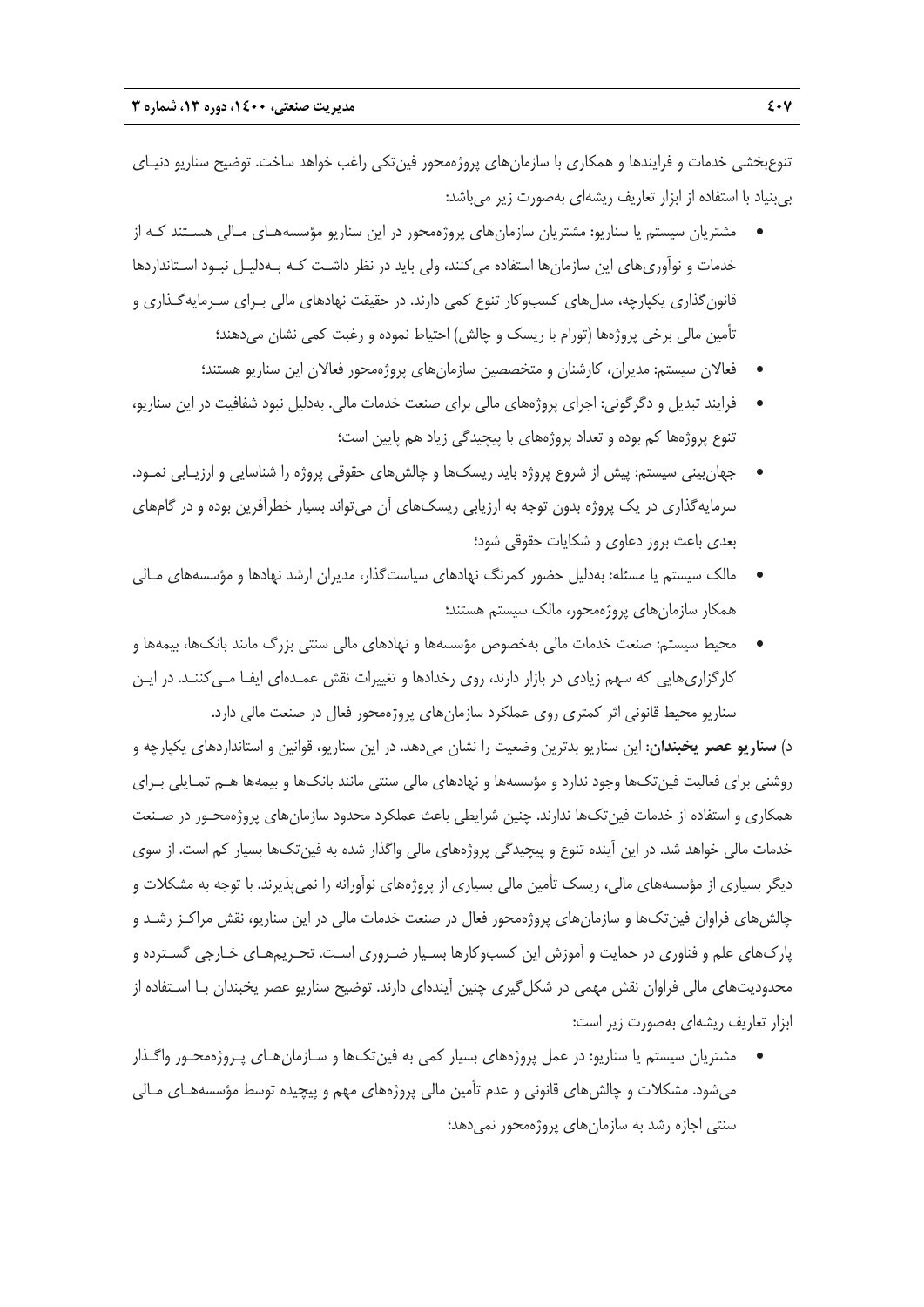- فعالان سيستم: مديران و كارشناسان كسبوكارها و فينتكهـايي كـه در مقيـاس و دامنـه كـوچكي مشـغول فعاليت هستند؛
- فرايند تبديل و دگرگوني: ارائه خدمات و نوآوريهاي مالي و انجام پروژههاي موردي بهصـورت پراكنـده بـراي برخي از شركتها و مؤسسههاي مالي كه تحت فشار نوآوري هستند؛
- جهانبيني سيستم: چالشهاي حقوقي، عدم اقبال مؤسسههاي مالي بزرگ و فشارها و محدوديتهاي خـارجي اجازه رشد به سازمانهاي پروژهمحور فعال در صنعت خدمات مالي نميدهد؛
- مالك سيستم يا مسئله: مديران شركتها و كسبوكارهاي كوچكي كه پـروژههـاي خـود را بـه سـازمانهـاي پروژهمحور فعال در صنعت خدمات مالي واگذار مي كننـد. در ايـن آينـده كنتـرل كـمرنـگ بـوده و همـه چيـز خودجوش پيش ميرود؛
- محيط سيستم: با توجه به سهم كوچك سازمانهاي پروژهمحور فينتكي در صـنعت خـدمات مـالي، نيروهـاي قانوني، نهادي و الزامات مؤسسهها و شركتهاي مالي بزرگ، كمتر روي ايـن سـازمانهـاي پـروژهمحـور اثـر ميگذارند. اين سازمانها صرفا از نيروهاي فناورانه خارجي تأثير ميپذيرند كه آن هم بهدليل فشارهاي خارجي اثر محسوسي روي اين سازمانها ندارد.

در اين قسمت، سناريوهاي تحقيق از نظر خبرگان مورد بررسي قرار ميگيرند تا محتملترين سناريو مشخص شـود. براي تعيين سناريو محتمل از تكنيك سكا استفاده شد. جدول زير امتيازهاي كلي هر گزينه را براي مقادير بتا از 1 تا 5 را نشان مي دهد.

| $\circ$                 |                         | ₩                       |                   |                 | ً مقادير مختلف بتا ا  |  |  |  |  |  |  |
|-------------------------|-------------------------|-------------------------|-------------------|-----------------|-----------------------|--|--|--|--|--|--|
| $\mathbf{c}$            | $\mathbf{y}^{\prime}$   | $\mathsf{Y}/\mathsf{Y}$ | $\lambda/\lambda$ |                 | سرزمين روياها         |  |  |  |  |  |  |
| $\frac{1}{2}$           | $\mathbf{y}^{\prime}$   | $\frac{1}{2}$           | ۱۱۶               |                 | عصر پارانويا          |  |  |  |  |  |  |
| $\mathbf{r}/\mathbf{r}$ | $\mathbf{y}^{\prime}$   | $\frac{1}{2}$           |                   |                 | دنیا <i>ی</i> بیبنیاد |  |  |  |  |  |  |
| $\mathbf{Y}/\mathbf{Y}$ | $\mathbf{Y}/\mathbf{Y}$ | ۱/۴۹                    | ۱/۱۹              | $\cdot/\lambda$ | عصر يخبندان           |  |  |  |  |  |  |

**جدول .7 امتيازهاي كلي گزينهها** 

جدول 8 هم رتبه سناريوها را به ازاي مقادير مختلف بتا نشان ميدهد. در حقيقت هر چه در مقادير بيشـتري از بتـا، سناريويي رتبههاي بهتري داشته باشد، يعني از نظر خبرگان محتملتر است.

|    | بده |   | $\bullet/\circ$ | $\cdot$ /٤ | $4/\overline{Y}$ | 4/7 | $\cdot/1$ | مقادير مختلف بتا |
|----|-----|---|-----------------|------------|------------------|-----|-----------|------------------|
|    |     |   |                 |            |                  |     |           | سرزمين روياها    |
|    | سہ  | - |                 |            |                  |     |           | عصر پارانويا     |
|    |     |   |                 |            |                  |     |           | دنیای بیبنیاد    |
| سه |     |   | سه              | سہ         |                  |     |           | عصر يخبندان      |

**جدول .8 رتبه هر سناريو به ازاي مقادير مختلف بتا**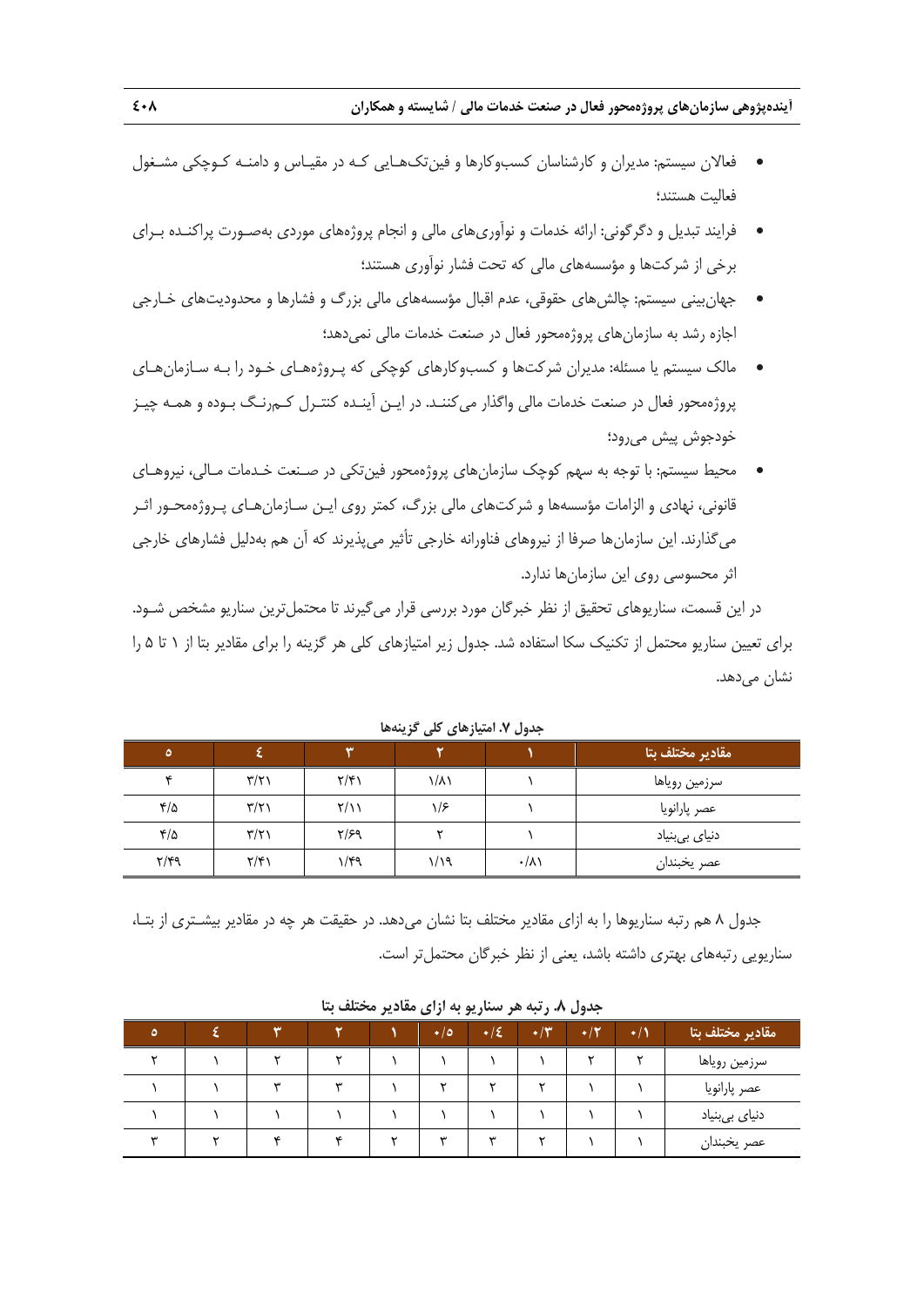نتايج جدول 8 نشان ميدهد كه در تمامي مقادير بتا، سناريو دنيـاي بـيبنيـاد رتبـه اول را دارد و از نظـر خبرگـان، محتملترين سناريو است. معيارهاي خبرگان براي انتخاب سناريو محتمل عبارت بود از: محتمل بودن بر اساس واقعيـت، همخواني با دادهها و روندهاي فعلي و ميزان باورپذير بودن. هر چه سناريويي بـا واقعيـت و رونـدهاي موجـود سـازگاري بيشتري داشته باشد، احتمال وقوع بيشتري خواهد داشت.

## **بحث و نتيجهگيري**

پژوهش حاضر با هدف شناسايي سناريوهاي آينده سازمانهاي پروژهمحور فعال در صنعت خدمات مالي انجام شده است. بدين منظور در ابتدا از طريق مرور تحليلي پيشينه و مصاحبه با خبرگان فناوري مالي، پيشرانهـاي كليـدي اثرگـذار روي آينده سازمانهاي پروژهمحور فعال در صنعت خدمات مالي استخراج شد. از ميان 25 پيشران اسـتخراج شـده، 17 عامـل كنار گذاشته شد. 8 پيشران باقيمانده با تكنيك ويكور فازي اصلاح شده مورد تجزيه و تحليل قرار گرفت. پيشـرانهـاي محيط قانوني صنعت خدمات مالي و نوع تعامل مؤسسههاي مالي سنتي با فينتكها، بيشترين اولويت را داشـتند و بـراي نگاشت سناريوهاي پژوهش انتخاب شدند. بر اساس اين دو پيشران، چهار سناريو بر اساس ابزار تعاريف ريشـهاي توسـعه يافت. اين سناريوها عبارت بودند از: سناريو سرزمين روياها، عصر پارانويا، دنياي بيبنياد و عصر يخبندان. سـناريو دنيـاي بيبنياد از نظر خبرگان به عنوان محتملترين سناريو در نظر گرفته شد.

براي توسعه پيشنهادهاي پژوهش، روش ديالكتيك منفي مبتني بر رويكـرد شـوپنهاوري اسـتفاده شـد (شـوپنهاور، 1400). رويكرد شوپنهاوري، سلبي بوده و به جاي تعريف ايدئالها و تلاش براي رسيدن بـه آن، در پـي تعريـف بـدترين وضعيت و اجتناب از تحقق آن است. به زعم شوپنهاور براي رسيدن به سعادت بايد تلاش كرد تا حـد ممكـن از بـدبختي اجتناب نمود. اين نگاه با سناريونگاري تناسب زيادي دارد، به اين خاطر كه در اين فرايند عوامل كنترلناپذير زيادي وجود دارد و پيشبيني و آيندهپژوهي با عدم قطعيتهاي زيادي روبرو است. روش كار به اين صورت است كه در ابتـدا بـدترين سناريو مشخص ميشود. بدترين سناريو در اين پژوهش، سناريو عصر يخبندان است. سناريو محتمل هم دنياي بـيبنيـاد ميباشد. بايد تلاش نمود كه از سناريو محتمل به بدترين سناريو دچار نشويم. بدين منظـور بايـد وجـه اشـتراك سـناريو بدبينانه و سناريو محتمل مشخص شده و تلاش شود تا از آن اجتناب كنيم. وجه اشتراك اين دو سناريو، پراكندگي قوانين و استانداردهاي فعاليت در صنعت خدمات مالي است. به همين خاطر سعي ميشـود پيشـنهادهاي پـژوهش حـول محـور قانونگذاري و رگولاتوري در فينتك و صنعت خدمات مالي باشد.

در اتحاديه اروپا و كشورهاي پيشرفته دنيا، در حوزه فينتكها بهصورت شفاف، فعاليتهاي جدي صـورت گرفتـه و در رابطه با برخي از بخشهاي فينتك، قوانين و مقررات مختلفي را وضع كردهاند. براي نمونـه بخـشهـايي از قـوانين 2PSD كه در اتحاديه اروپا وضع شده است، مويد همين مطلـب اسـت. بريتانيـا در حـوزه فـينتـكهـا و سـازمانهـاي پروژهمحور فينتكي، اقدامات گستردهاي انجام داده و مجموعهاي از برنامهها را تا سال 2019 وضع نموده كه بـر مبنـاي آن، تمامي بانكها بايستي API ارائه نمايند تا شركتهاي فينتكي از اين خدمات استفاده نمايند. به طـور خلاصـه بايـد گفت تمامي مؤسسههاي مالي سنتي مانند بانكها و بيمههـا مـيداننـد كـه در سـالهـاي آتـي، توسـعه فـينتـكهـا و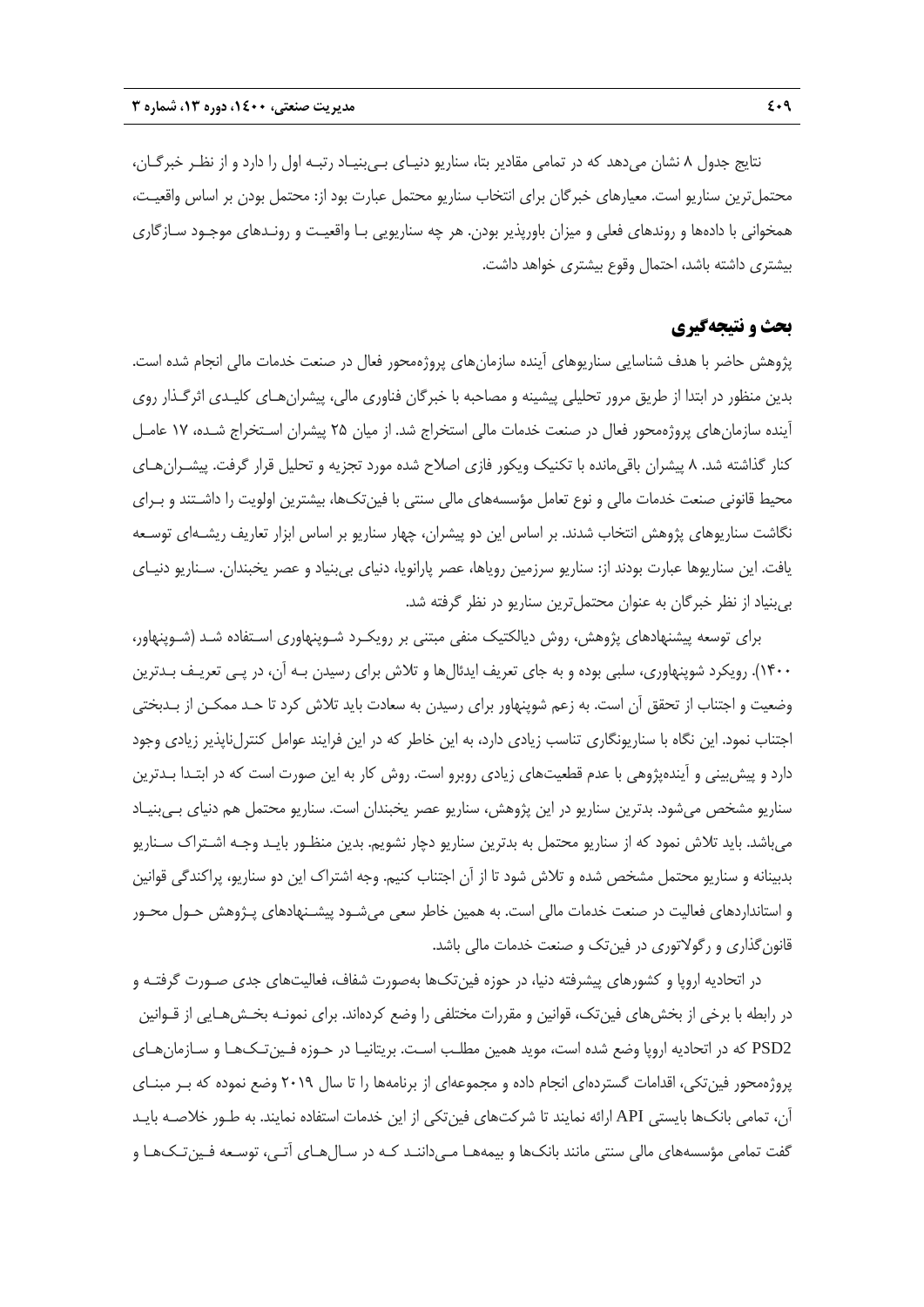سازمانهاي پروژهمحور فينتكي بيشتر خواهد شد و در صنعت خدمات مالي، تحولات چشمگيري شكل ميگيرد. در آغاز هر پديدهاي مانند ظهور فينتكها، بازيگران زودتر از رگولاتوري درگير كسبوكار مي شوند، به همـين خـاطر رگولاتـور نميتواند براي تدوين چارچوب قانوني كسبوكار، سريعاً به نتيجه نهايي برسد. به همين خاطر، حوزههـاي گسـتردهاي در رابطه با فينتكها هنوز در وضعيت ابهام به سر ميبرند و شايد علت اصلي اين كـه رگولاتـور هنـوز نتوانسـته در زمينـه فينتكها، چارچوب قانوني شفافي را وضع كند فرصت كم بوده است. فقدان چارچوب قانوني، چالشي است كـه ريسـك فينتكها و سازمانهاي پروژهمحور فينتكي را افزايش ميدهد و به فينتكها آسيب ميزند. همچنين قانونگذار وقتـي قصد تدوين يك قاعده كلي، قانون يا مقررات براي كسبوكار خاصي را دارد، بايستي در آن حوزه، تسـلط لازم را داشـته باشد. رگولاتور بايد خطوط قرمز را روشن كند، بازيگران ديگر هم در كسبوكار به عنوان مجريان، بر مبنـاي قـوانين بـه فعاليت بپردازند. بنابراين براي اينكه رگولاتور يك چارچوب وسيع ارائه نمايد، بايد آن چـارچوب جامعيـت داشـته باشـد و آگاهي و تسلط رگولاتور به حدي باشد كه با قطعيت زيادي اعلام نمايد اگر فقط همين استانداردها رعايت شوند، به موارد ديگر ورود نخواهد كرد. فارغ از تفاوت اقدامات رگولاتوري و قانونگذاري كشورهاي مختلف، اشتراكات زيادي وجود دارد كه بايستي آنها را مورد توجه قرار داد. از جمله اين اقدامات مشترك ميتوان به موارد زير اشاره نمود: تلاش براي تعيين تكليف و شفاف نمودن وظايف نهادهاي مختلف رگولاتور و سياستگذار، كاربست ديدگاههاي مشورتي طيـف وسـيعي از بازيگران و مشاركتدهي ذينفعان در زمان آماده كردن پيشنويسها و متون قانوني، ايجاد محيطهاي آزمايشي در قالب سندباكس براي تسهيل ورود صحيح نوآوريها به فضاي كسبوكار، حمايت از فعاليتهاي توسعه نظامهاي اعتبارسـنجي در سطح ملي، تلاش براي يكسانسازي قوانين و آييننامههايي كـه امكـان توسـعه فعاليـت فـينتـكهـا را در مقيـاس گستردهتر ميسر سازد، ايجاد امكان همكاري بين شركتهاي فينتكي با مؤسسههاي مالي سنتي مانند بانكها و بيمههـا و تلاش گسترده بـراي پشـتيباني از حقـوق مصـرفكننـدگان و كـاهش ريسـكهـاي مربوطـه. پـژوهش حاضـر داراي محدوديتهايي است كه در ادامه به آنها اشاره ميشود. براي نگاشت سناريوهاي پژوهش، صرفا روي دو پيشران تمركز شد، در صورتي كه ميتوان سناريوهاي نهايي را بر اساس پيشرانهاي بيشتري استوار ساخت. همچنـين در ايـن مطالعـه فقط سناريوهاي اكتشافي بهدست آمد و آيندهپژوهي با نگاشت سناريوها و انتخاب سناريو محتمل پايان يافـت. در زمينـه پيشنهادهاي پژوهشي ميتوان به انجام پژوهش در مورد آينده استارتاپهاي فينتكي و تـدوين سـناريو هنجـاري بـراي سازمانهاي پروژهمحور فينتكي اشاره كرد. در حقيقت در اين پژوهش صرفا سناريوهاي اكتشافي بهدسـت آمـد، ولـي از برآيند سناريوهاي تحقيق ميتوان، سناريو هنجاري را مشخص نمود. همچنين ميتوان براي سناريوهاي مختلف، برنامـه راهبردي و عملياتي تدوين كرد.

## **منابع**

- پاينده، رضا؛ شهبازي، ميثم؛ منطقي، منوچهر؛ كريمي، تورج (1398). همكاري بانك و فين تك: مروري نظاممند بر ادبيـات علمـي، پژوهش هاي مديريت در ايران، ٢٣(۴)، ١٣٠-١٧١.
- پرچمي جلال، مجيد؛ اميني زاده، اسماعيل (1399). تحليل عوامل مؤثر بر بهرهوري منابع انساني در سـازمانهـاي پـروژهمحـور بـا رويكرد سيستمهاي پويا، *مجله مهندسي عمران شريف، ٦*٣۶/ ٢٩- ۴۲.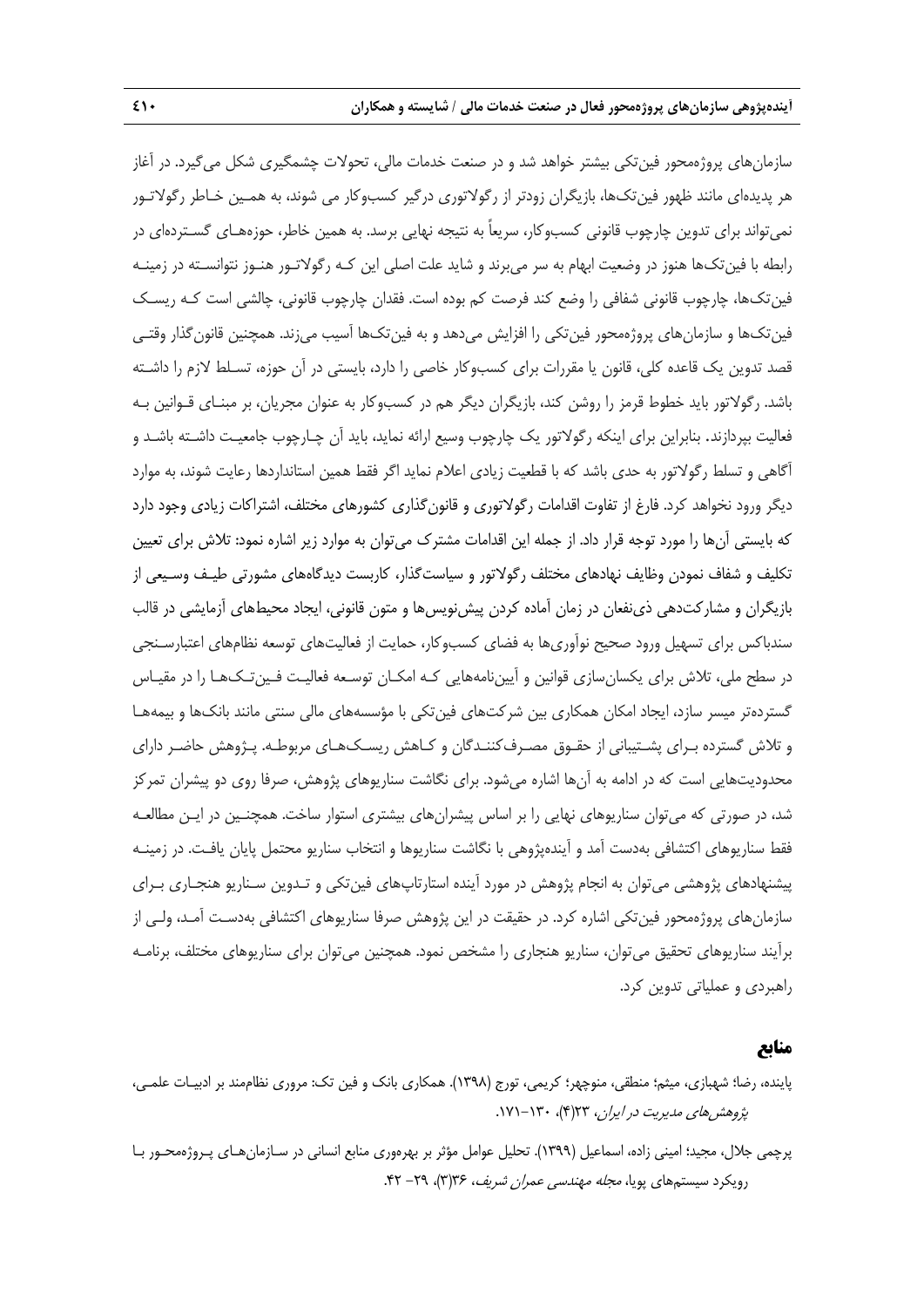حسن زاده، محمدرضا؛ ملكي، محمدحسن؛ جهانگيرنيا، حسين؛ غلامي جمكراني، رضا (1399). شناسايي و اولويتبندي عوامل مؤثر تابآوري بازار سرمايه ايران. *مديريت صنعتي،* ١٢(٣۶)، ١٧٢ - ٢٠۵.

شوپنهاور، آرتور (1818). جهان همچون اراده <sup>و</sup> تصور. (رضا وليياري، مترجم) (1400). تهران: انتشارات مركز.

- صالحي طالشي، محمدجواد؛ اربابي،هاني؛ حسينعليپور، مجتبي (1396). بررسي نقش دفتر مديريت پروژه در ايجاد زيرسـاختهـاي مديريت دانش در سازمان هاي پروژهمحور صنايع بالادستي نفت و گاز ايران. *پژوهشنامه مديريت اجرايي،* ٩(١٨)، ٣١-٤١.
- صالحيزاده، عبدالمهدي؛ محمودي، جعفر (1398). آينده نگاري نتايج مديريت سبدپروژههاي تحقيقـاتي در سـازمان پـروژه محـور دفاعي با رويكرد پويايي شناسي سيستم. *آيندهپژوهي دفاعي*، ۴(۱۵)، ۳۵–۵۹.
- كوشش كردشولي، رضا؛ غلامي جمكراني، رضا؛ ملكي، محمدحسن؛ فلاح شمس، ميرفيض (1399). آيندهپژوهي فنـاوري مـالي در ايران با رويكرد سناريونگاري. *برنامهريزي و بودجه*، 7۵(۳)، ۳۳-۶۳.

محقر، علي؛ ملكي، محمدحسن (۱۳۹۵). *مباني فلسفي دانش تحقيق در عمليات*. تهران: انتشارات دانشگاه تهران.

مرادي، شيوا؛ نادري، نادر؛ دل|نگيزان، سهراب (١٣٩٩). بررسي فرايند توسعه اسـتارتاپهـاي فـينتـك در ايـران، *فصـلنامه توسـعه* كادآفديني، ١٣(١)، ١٤-١٢١.

#### **References**

- Abrantes, R., & Figueiredo, J. (2021). Information systems and change in project based organizations. *Procedia Computer Science*, *181*, 367-376.
- Acar, O., & Çıtak, Y. E. (2019). Fintech integration process suggestion for banks. *Procedia Computer Science*, *158*, 971-978.
- Ajmal, M. M., & Helo, P. (2010). Organisational culture and knowledge management: an empirical study in Finnish project-based companies. *International Journal of Innovation and Learning*, *7*(3), 331-344.
- Ali, O., Ally, M., & Dwivedi, Y. (2020). The state of play of blockchain technology in the financial services sector: A systematic literature review. *International Journal of Information Management,* 54, 102199.
- Buchak, G., Matvos, G., Piskorski, T., & Seru, A. (2018). Fintech, regulatory arbitrage, and the rise of shadow banks. *Journal of Financial Economics*, *130*(3), 453-483.
- Chang, V., Baudier, P., Zhang, H., Xu, Q., Zhang, J., & Arami, M. (2020). How Blockchain can impact financial services–The overview, challenges and recommendations from expert interviewees. *Technological Forecasting and Social Change*, 158, 120166.
- Checkland, P., & Poulter, J. (2020). Soft systems methodology. In *Systems approaches to making change: A practical guide* (pp. 201-253). Springer, London.
- Cui, A. S., & Wu, F. (2016). Utilizing customer knowledge in innovation: antecedents and impact of customer involvement on new product performance. *Journal of the academy of marketing science*, *44*(4), 516-538.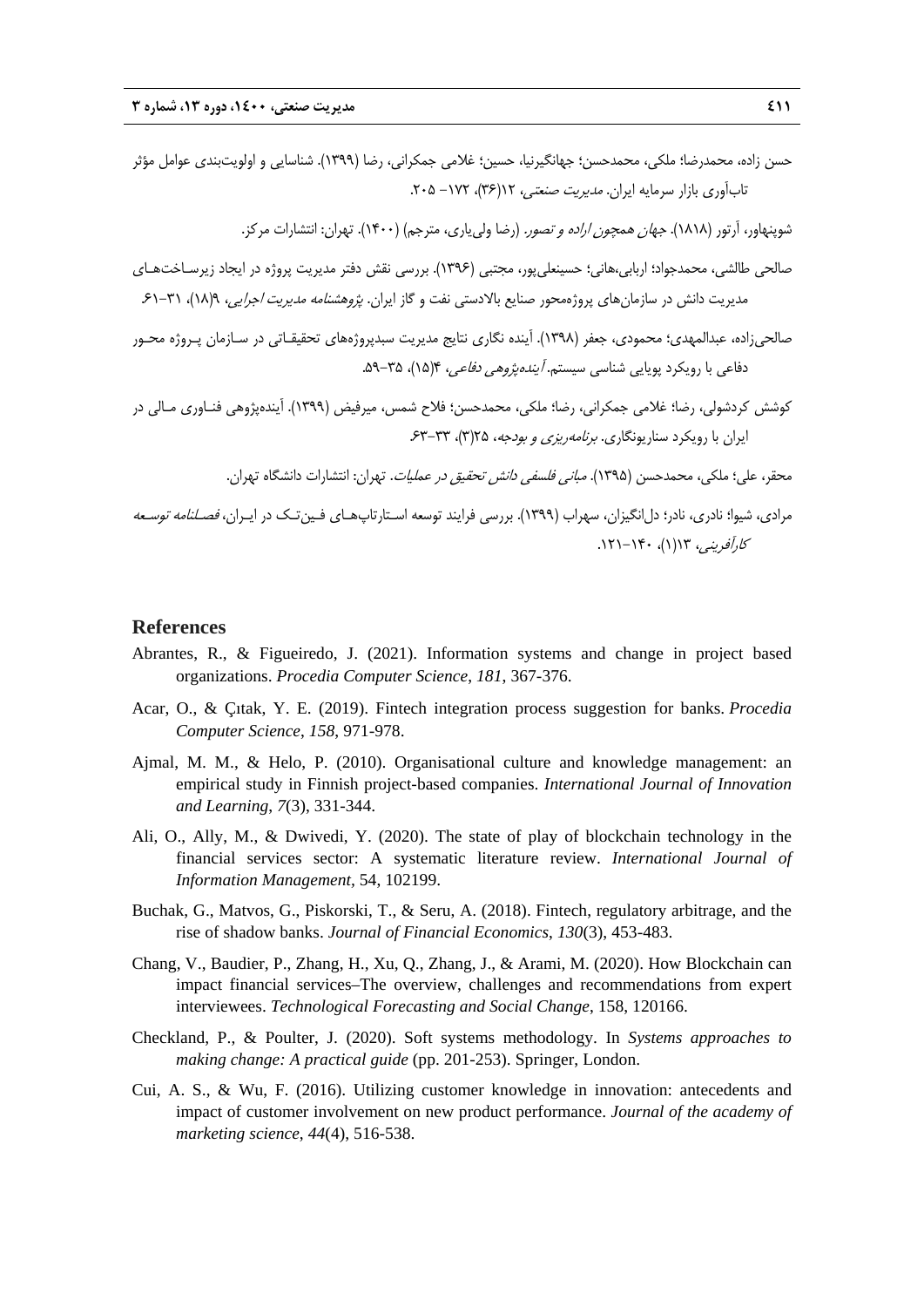- De Rooij, M. M., Janowicz-Panjaitan, M., & Mannak, R. S. (2019). A configurational explanation for performance management systems' design in project-based organizations. *International Journal of Project Management*, *37*(5), 616-630.
- Degerli, K. (2019). Regulatory challenges and solutions for fintech in Turkey. *Procedia Computer Science*, *158*, 929-937.
- Gomber, P., Kauffman, R. J., Parker, C., & Weber, B. W. (2018). Financial information systems and the fintech revolution. *Journal of Management Information Systems*, 35(1), 12-18.
- Gomber, P., Koch, J. A., & Siering, M. (2017). Digital Finance and FinTech: current research and future research directions. *Journal of Business Economics*, *87*(5), 537-580.
- González, F. (2020). Bank development, competition, and entrepreneurship: International evidence*. Journal of Multinational Financial Management*, 56, 100642.
- Hasanzadeh, M. R., Maleki, M. H., Jahangirnia, H., & Gholami Jamkarani, R. (2020). Identifying and Prioritizing the Factors Affecting the Resilience of the Iranian Capital Market. *Industrial Management Journal*, *12*(1), 172-205. (*in Persian*)
- Jing, S., Tang, Y., & Yan, J. (2018). The application of fuzzy VIKOR for the design scheme selection in lean management. *Mathematical Problems in Engineering*, *2018*.
- Keshavarz-Ghorabaee, M., Amiri, M., Zavadskas, E. K., Turskis, Z., & Antucheviciene, J. (2018). Simultaneous evaluation of criteria and alternatives (SECA) for multi-criteria decision-making. *Informatica*, *29*(2), 265-280.
- Kim, M., Zoo, H., Lee, H., & Kang, J. (2018). Mobile financial services, financial inclusion, and development: A systematic review of academic literature. *The Electronic Journal of Information Systems in Developing Countries*, *84*(5), e12044.
- Koshesh Kordsholi, R., Gholami Jamkarani, R., Maleki, M.H., Fallah Shams, M. (2020). The Future Study of Financial Technology in Iran - Scenario Planning Approach. *The Journal of Planning and Budgeting*, 25(3), 33-63. (*in Persian*)
- Lee, I., & Shin, Y. J. (2018). Fintech: Ecosystem, business models, investment decisions, and challenges. *Business Horizons*, *61*(1), 35-46.
- Leong, C., Tan, B., Xiao, X., Tan, F. T. C., & Sun, Y. (2017). Nurturing a FinTech ecosystem: The case of a youth microloan startup in China. *International Journal of Information Management*, *37*(2), 92-97.
- Lin, E. M., Sun, E. W., & Yu, M. T. (2020). Behavioral data-driven analysis with Bayesian method for risk management of financial services. *International Journal of Production Economics*, *228*, 107737.
- Loewendahl, H. (2018). Innovations in foreign direct investment attraction. *Inter-American Development Bank. Technical Note*, *1572*.
- Löwstedt, M., Räisänen, C., & Leiringer, R. (2018). Doing strategy in project-based organizations: Actors and patterns of action. *International journal of project management*, *36*(6), 889-898.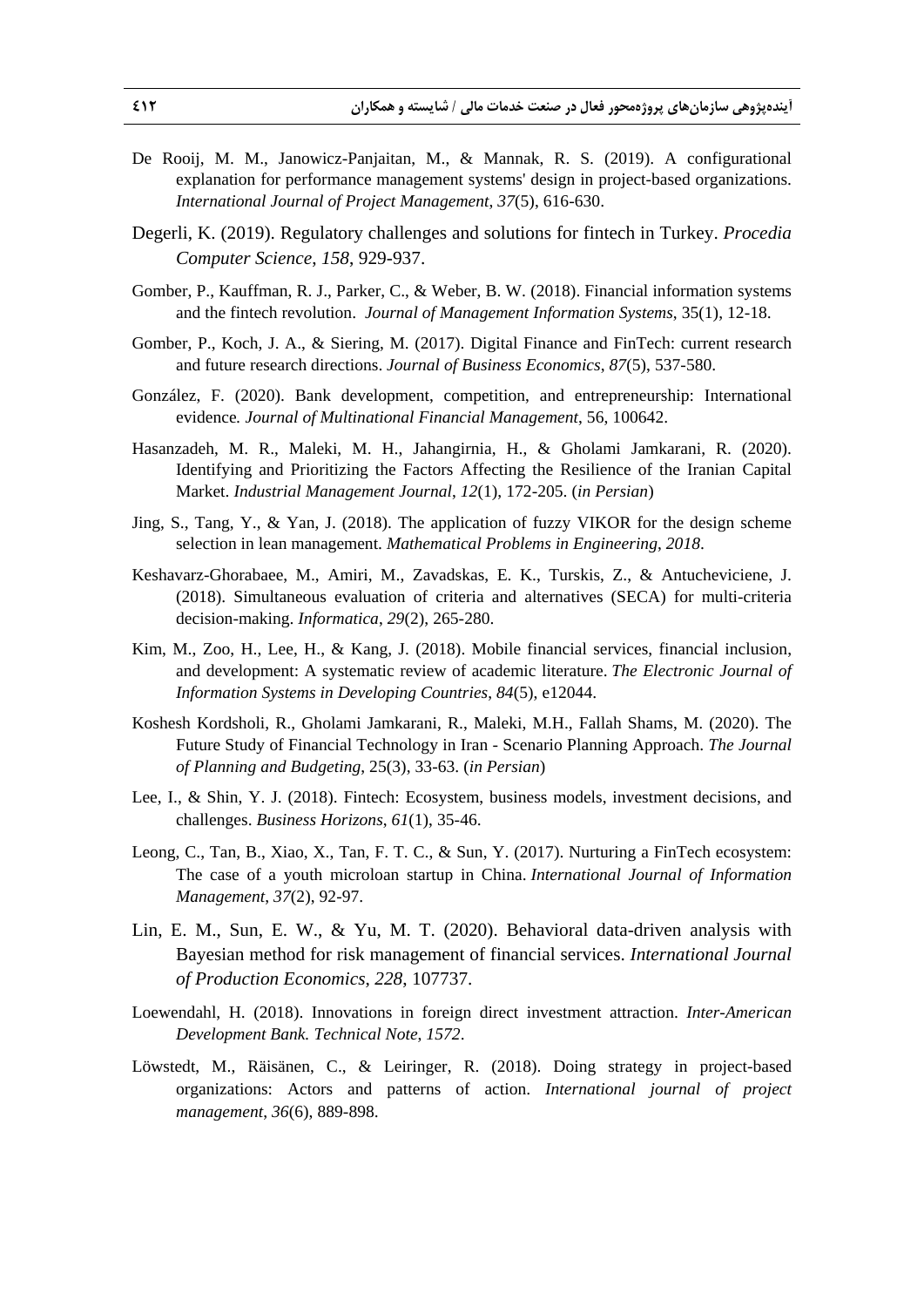- Ma, L., & Fu, H. (2020). Exploring the influence of project complexity on the mega construction project success: a qualitative comparative analysis (QCA) method. *Engineering, Construction and Architectural Management*, 27(9), 2429-2449.
- Maier, E. (2016). Supply and demand on crowdlending platforms: connecting small and medium-sized enterprise borrowers and consumer investors. *Journal of Retailing and Consumer Services*, *33*, 143-153.
- Matthews, J., Stanley, T., & Davidson, P. (2018). Human factors and project challenges influencing employee engagement in a project-based organisation (PBO). *International Journal of Managing Projects in Business*, 11(4), 873-885.
- Michelson, H., & Tully, K. (2018). The millennium villages project and local land values: Using hedonic pricing methods to evaluate development projects. *World Development*, *101*, 377-387.
- Mohaghar, Ali; Maleki, Mohammad Hassan (2015). *Philosophical foundations of operations research knowledge*. Tehran: University of Tehran Press. (*in Persian*)
- Moore, S. (2017). Separate Fintech Noise From Reality. Available in: https://www.gartner.com/smarterwithgartner/separate-fintech-noise-from-reality
- Moradi, S., Naderi, N., & Delangizan, S. (2020). Analyzing Fintech Startups Development Process in Iran. *Journal of Entrepreneurship Development*, *13*(1), 121-140. (*in Persian*)
- Morcov, S., Pintelon, L., & Kusters, R. J. (2020). Definitions, characteristics and measures of IT project complexity-a systematic literature review. *International Journal of Information*  Systems and Project Management, 8(2). Available at: https://aisel.aisnet.org/ijispm/vol8/iss2/2
- Overgård, N. B., Jensen, L. B., & Thuesen, C. (2021). *Tactics to benchmark sustainability performance within a project-based organisation in the building industry: A case study in Denmark*. Manuscript submitted for publication.
- Palmié, M., Wincent, J., Parida, V., & Caglar, U. (2020). The evolution of the financial technology ecosystem: An introduction and agenda for future research on disruptive innovations in ecosystems. *Technological Forecasting and Social Change*, 151, 119779.
- Parchamijalal, M., Amini Zadeh, E. (2020). Analysis of Factors Affecting Human Resources Productiviry in Project-Oriented Organizations with Dynamic Systems Approach. *Sharif Journal Civil Engineering*, 36 (2), 42-29. (*in Persian*)
- Payandeh, R., Shahbazi, M., Manteghi, M., Karimi, T. (2019). Bank-fintech Collaboration: A Systematic Literature Review. *Management Research in Iran*, *23*(4), 130-172. (*in Persian*)
- Phan, D. H. B., Narayan, P. K., Rahman, R. E., & Hutabarat, A. R. (2020). Do financial technology firms influence bank performance? *Pacific-Basin Finance Journal*, 62, 101210.
- Raudla, R., Karo, E., Valdmaa, K., & Kattel, R. (2015). Implications of project-based funding of research on budgeting and financial management in public universities. *Higher Education*, *70*(6), 957-971.